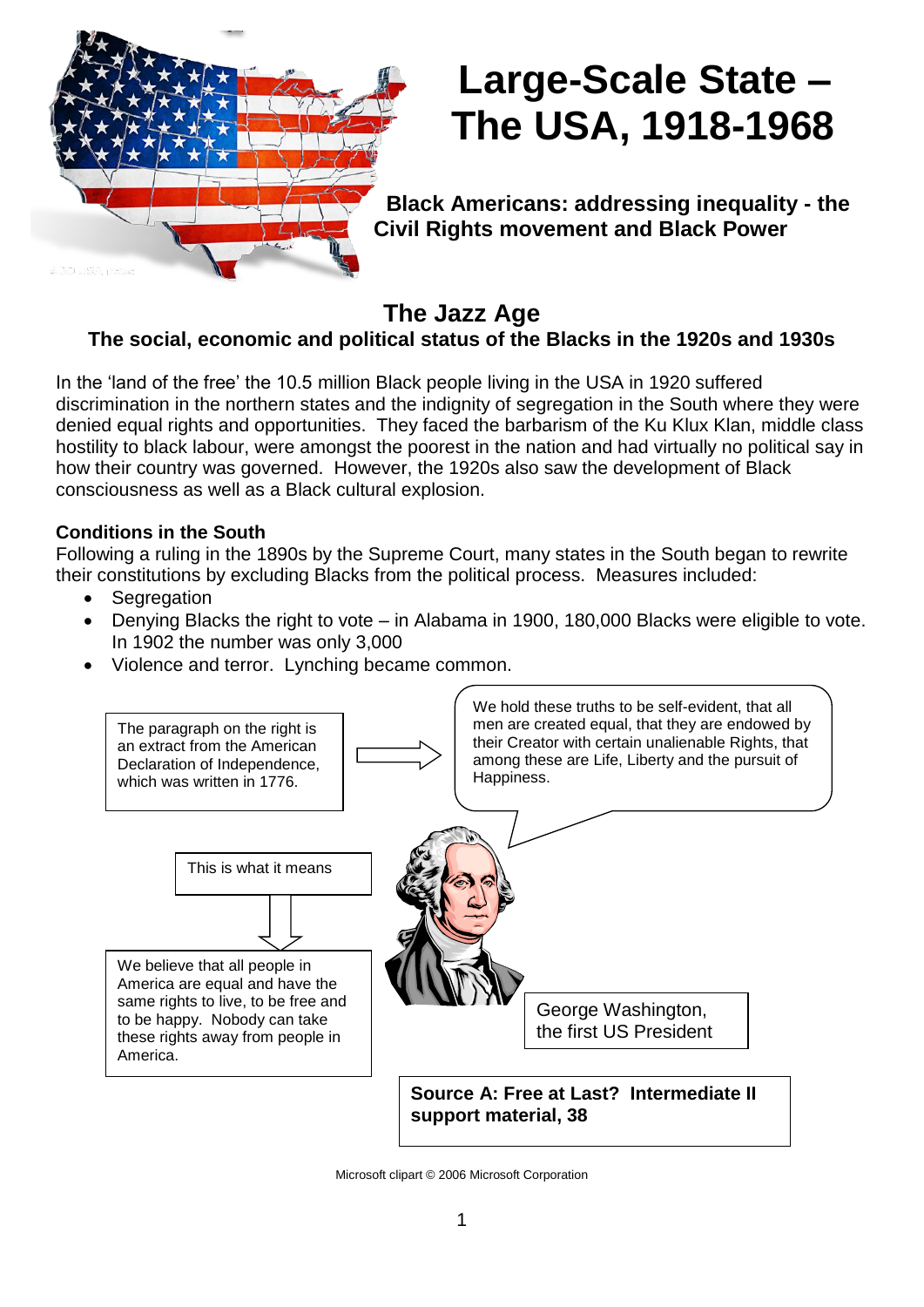#### **Plessey v Ferguson: Separate but equal**

The treatment of Black people in America was difficult due to a decision of the Supreme Court. In 1892 a Black man called Homer Plessey, who lived in the Southern state of Louisiana, sat on a railway seat reserved for White people. He was asked to move to the black section of the train. He refused and was arrested. Eventually the case went to the Supreme Court where Plessey argued that the State of Louisiana had broken the 14<sup>th</sup> Amendment that said that black people should have full civil liberties which included their right to freedom and should be treated by law in the same way as Whites. However, the Supreme Court reached a decision that was to affect race relations in the USA for the next 60 years. The Supreme Court agreed that the  $14<sup>th</sup>$  Amendment was to make sure that Blacks were treated by law in the same way as Whites but the Supreme Court said "Laws which keep the races apart do not mean that one race is better or worse than the other."

In other words it was perfectly acceptable for Black and White people to be kept separate as long as equal facilities were provided for each race. The decision of the Supreme Court was called **'the separate but equal'** decision.

#### **What were the Jim Crow laws?**

The name given to all laws that were intended to keep Blacks and Whites separate was the 'Jim Crow' laws. They were named after a white stage performer called Jim Crow who used to dress up as a black man and make a fool of black people by showing them as stupid, lazy and unreliable. Southern State Governments could produce any Jim Crow law they wanted. For example, such laws ordered that there should be separate seating on railway trains, waiting rooms at railway stations, buses, schools, churches, wards in hospitals and public fountains and even separate cemeteries.

#### **Source B: Editor of** *The Charleston News***, 1890s**

If there must be Jim Crow railway carriages then there should be Jim Crow trams on the streets…also on passenger boats. There should be Jim Crow waiting rooms at the stations and Jim Crow eating places…In courts there should be Jim Crow sections in the jury boxes and a separate Jim Crow witness stand and even a Jim Crow Bible for coloured witnesses to kiss.

#### **But a few months later the same editor wrote another article in the newspaper.**

What I obviously thought was stupid and ridiculous in a short space of time became reality. All the things I thought were so outrageous have now been accepted as normal – even the Jim Crow Bible! What was insanity is now sane!

In the 1920s racial tension increased and the State Governments further extended the Jim Crow laws:

- South Carolina passed legislation that made it illegal for Black and White textile workers to use the same doorways, bathrooms or canteens. Many cities passed laws prohibiting Blacks from using public parks.
- In 1926, Atlanta banned Black barbers from cutting the hair of White women and children
- Segregation was entering into all parts of life. Segregation was inevitably backed up by the use of force.
- To vote in the Southern states you had to register. There were a number of means of preventing Blacks from registering, i.e. a poll tax stopped many Blacks because they were so poor. Literacy tests were also used as a means of discrimination.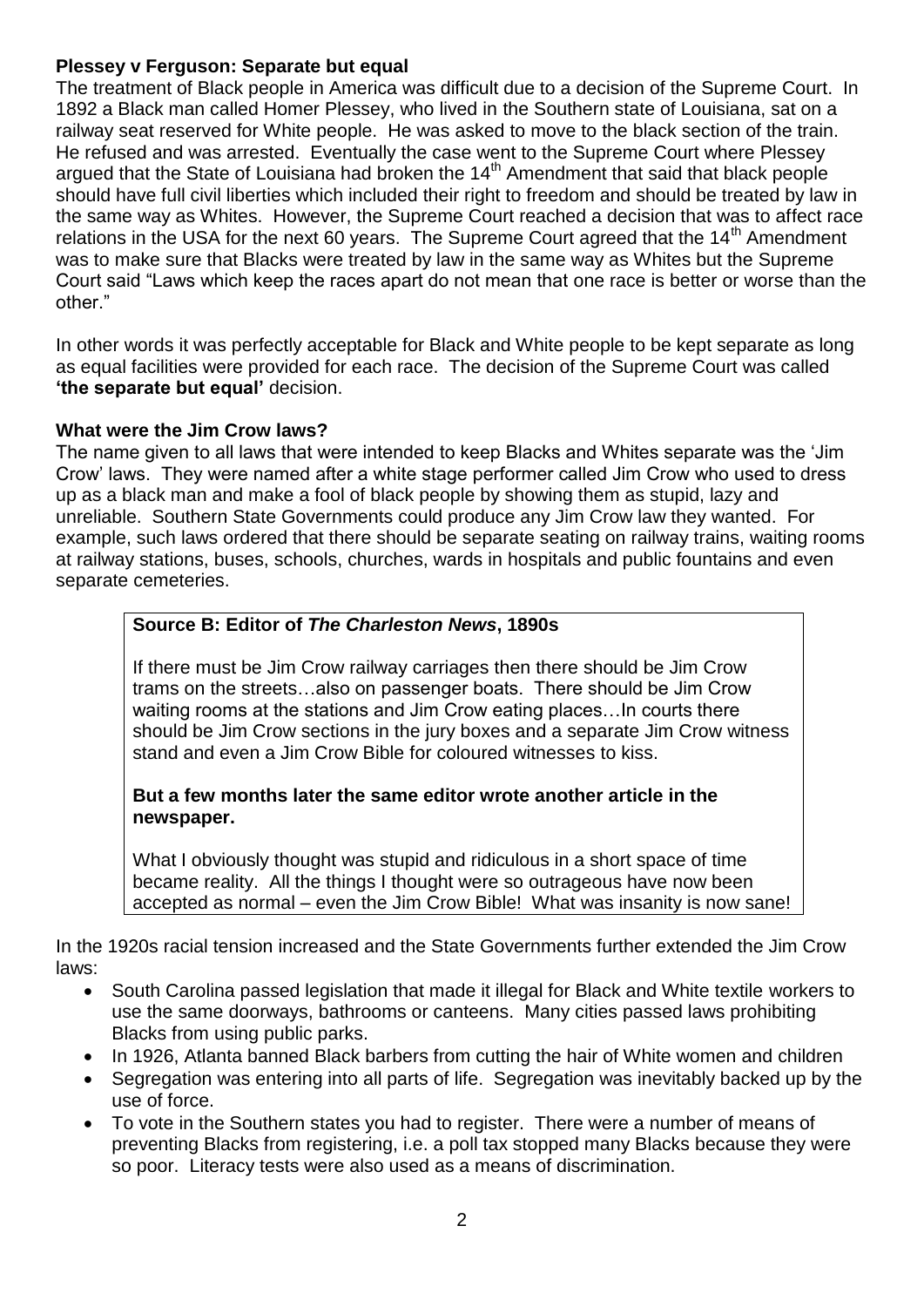Segregation had become more respectable in the USA. This did not change until 1954. In 1916 Black protestors complained to President Woodrow Wilson about the segregation of toilets and eating facilities in Federal Government offices, and that Jim Crow laws being used to make sure that Black men only received the lowest paid jobs. The President said, "Segregation is not humiliating and is a benefit for you black gentlemen." The Federal Government had no power to stop individual states passing Jim Crow laws.

#### **Lack of political influence**

As early as 1867 Black who men had once been slaves were allowed to vote. By 1900 the Southern states had managed to stop Blacks from voting so that they could not elect anyone who might oppose the Jim Crow laws. How did the states manage to stop the Black people from voting?

The Southern states could not ban Blacks from voting just because they were Black. In order to vote in the USA a person had to register. The Southern states made up a series of rules called voting qualifications that made it difficult for blacks to vote. For example, one state made a qualification rule that an adult man could vote only if his grandfather had voted before 1867. One state asked questions such as 'How many bubbles are in a bar of soap?' which had to be answered 'to the satisfaction' of the questioner.

**We are here to do all we can to stop as many Negro voters as we can from voting. We will try to do it legally. We will not harm the right of White people to vote.**

**Source C: A member of the Government of the State of Virginia, 1900**

The result was that most White men in the South could vote and most Black men could not. It also meant that Black men who previously could vote lost that right.

| <b>State</b> | Year         | Number of Blacks with<br>the right to vote |
|--------------|--------------|--------------------------------------------|
| Louisiana    | 1896<br>1900 | 130,000<br>5,300                           |
| Alabama      | 1900<br>1902 | 180,000<br>3,000                           |

#### **The Ku Klux Klan**

The Ku Klux Klan demonstrated the dark side of life in America. The Klan had been founded as a terrorist organisation of Southerners in the 1860s and was determined to prevent the newly freed slaves from gaining equal rights with other Americans. In the 1920s there was a resurgence of the Klan. It used violence and terror to intimidate any American, Black or White, who advocated a policy of equal rights. The Klan was not only hostile to Blacks but also to Catholics, Jews and new immigrants. Most Klansmen supported religious fundamentalism. By 1925 the Klan had 3 million members, including police officers, judges and politicians. The Klan was a powerful influence in several states.

**Source D: Memphis Annie, Blues singer, 1925**

**When voting time came round the Ku Klux Klan would be waiting outside the voting place. No coloured folk would try to vote.**

In 1923 Hiram Wesley Evans became the Klan's leader. He was known as the Imperial Wizard. He said, "The history of the world is the fight for survival of the White race. Either we win or we die. The Klan will not die."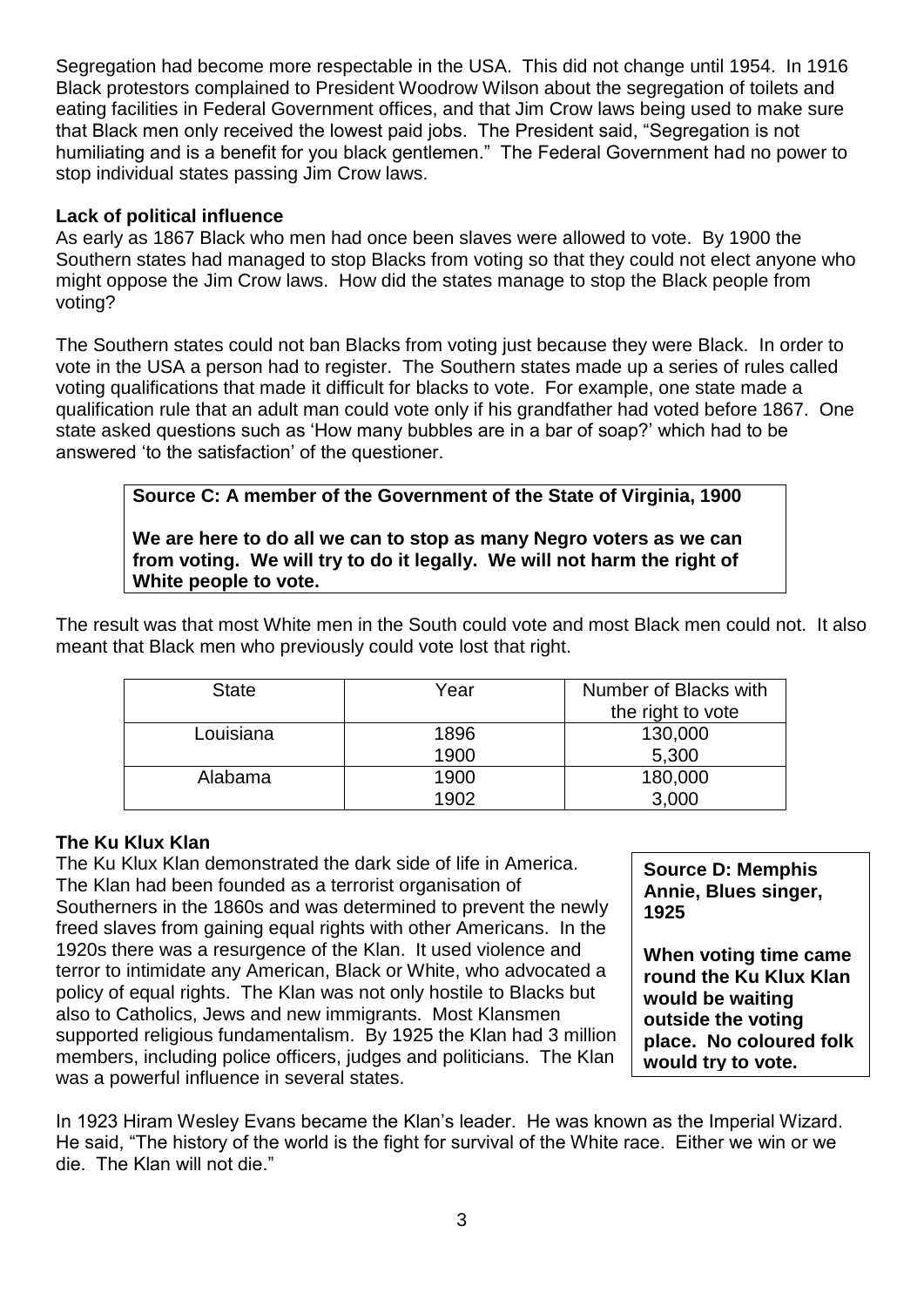Nobody knew for sure just how strong the Klan was because it was a secret organisation but what was certain was that many powerful people were members and that the Klan could make others do what it wanted by threats, blackmail and bribery.

Any Black person who was believed to have committed a crime against a White person, or even a Black person who was regarded as 'an uppity nigger' – a person who was doing well or spoke up for his or herself – could be beaten, tortured and lynched. Lynching often meant being hanged in front of a white crowd with no trial and no defence.

Lynching did not always mean a hanging. Here is a description from the *Washington Eagle* in 1920.

**Source F The Negro was taken to a clearing in the woods. More than 500 people had each placed a piece of wood against a tree stump that made a pile nearly 6 feet high. The Negro was chained to the tree stump, beaten and then castrated. The fire was lit and a hundred men and women, young and old, joined hands and danced around the burning Negro. That night a big party was held in a nearby barn.**

The Klan often attracted poor and uneducated people so some people laughed at them. For many black people living in the Southern states the Klan was no joke. Black people in the Southern states of the USA did not have much education. Many were superstitious and lived in lonely farm shacks. When men in white robes appeared outside their homes with guns, ropes and torches it did not need much imagination for them to believe that white ghosts had come to kill them.

In many cases the local police failed to protect the victim and sometimes even played a part in the killing. Those responsible were rarely brought to justice and Klan members knew that their 'friends' in the courts would not convict them. Many of the victims were probably innocent of any crime but many have been thought of as Black troublemakers. In fact the real purpose of the lynchings was to remind Blacks forcibly that the Whites were firmly in control.

**Source G: Adapted from** *A History of the Klan* **In Colorado the Klan elected a Governor of the State, several judges and even the Denver chief of police. In one county of Alabama the Klan controlled judges, sheriffs and lawyers.**

**Source H: Robert Coughlan, a Catholic boy in 1924 Half the town belonged to the Klan when I was a boy. Most of the police were members. On nights when the Klan had its meetings there were no policemen around but instead Klansmen worked as traffic patrolmen.**

The Federal Government in Washington was loathed to confront the Southern politicians who argued strongly for 'states rights' in opposition to federal interference and regulation. The complex relationship of the state and federal laws made direct intervention against segregation or even law enforcement difficult and national politicians feared losing White votes. Campaigning for reelection in 1924, an Indiana Congressman said, "I was told to join the Klan, or else." Politicians hoped that the nation's prosperity would seep down to every level and gradually eradicate inequality.

In the early 1920s many people in the big cities treated the Klan as a joke. But the mood changed. A march through Washington showed that the Klan was a powerful organisation.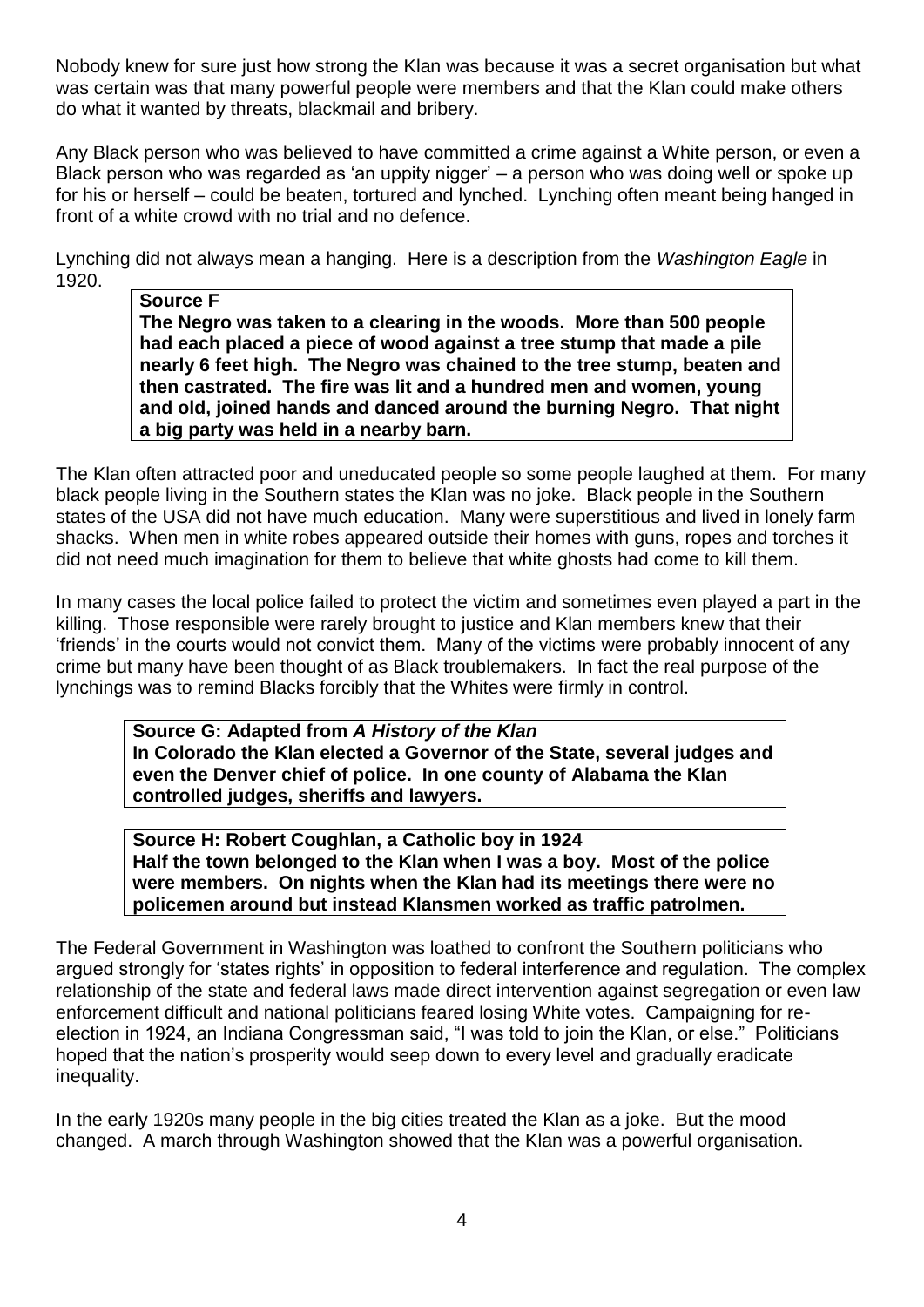**Source I: A man interviewed after the Klan marched through Washington in 1925**

**"Hundreds of people in the big cities had never seen a Klansman and they thought the KKK could be ignored or treated as a few nuts who dressed up. But once we saw 40,000 of the Klan marching through our capital, well, nobody laughed anymore."**

#### **The Great Migration – Why move north?**

Black people were kept in poorly paid, unskilled jobs with few trade union rights. The South was becoming far too inhospitable. For those who dreamed of equality of opportunity the South was now a lost cause; their only hope lay in a move to the North. The great exodus from the South to the North East had started. They moved to the cities in search of a better life. The Klan had lost its influence by the late 1920s after a scandal involving a leader of the Klan. Although the Klan had lost its influence it did not die out and race hatred and race murder still continued. To escape poverty and race violence, many people moved north.

The movement of Blacks from the South began in 1915-1916 when the war industries were desperate for workers. Black people filled the gaps. In the period 1910-1920 the South lost 5% of its native Black population; by 1930 a further 8% had moved north. By 1940 it was 22%. May Black people believed the North was a land of opportunity where they could find the American dream.

Consequently the Northern industrial cities saw a remarkable increase in Black populations. By 1920:

- New York was home to 152,000 Blacks an increase of 66.3%
- Philadelphia was home to  $134,000 -$ up  $58.9\%$
- Chicago was home to 109,000 Blacks up 148.2%

Throughout the 1920s, Blacks continued their movement to the North, taking jobs in the expanding industrial sector. Between 1920 and 1930, 824,000 Blacks moved north but even in 1930 over 50% of the country's Black population remained in the rural south.

#### **Race Riots**

The Blacks found the north no more tolerant than the south. White workers resented the spread of Black ghettos, job competition and furthermore Black soldiers returned from the war in a militant mood and were no longer willing to put up with old patterns of discrimination. They had fought and died for their country and deserved better treatment.

In the summer of 1919, riots erupted in 20 US cities, as far apart as Charleston in South Carolina, Washington DC and in Longview, Texas. However, the worst was in Chicago. Here the violence lasted 13 days, 23 Blacks and 15 Whites were killed, 537 were injured and 1,000 families, mostly Black, were left homeless. At this time 70 Black people were lynched. The Federal Government did very little.

#### **The Poverty of City Life**

The north was still a racially prejudiced society. Many Black people found they could only get the worst jobs for the lowest of wages. The situation got worse in times of recession when unemployment increased. Blacks and poor Whites competed for the same jobs and the same houses.

When Black migrants arrived in the north some of them thought they had found heaven, if some of their letters home are to be believed. But other migrants were not so sure.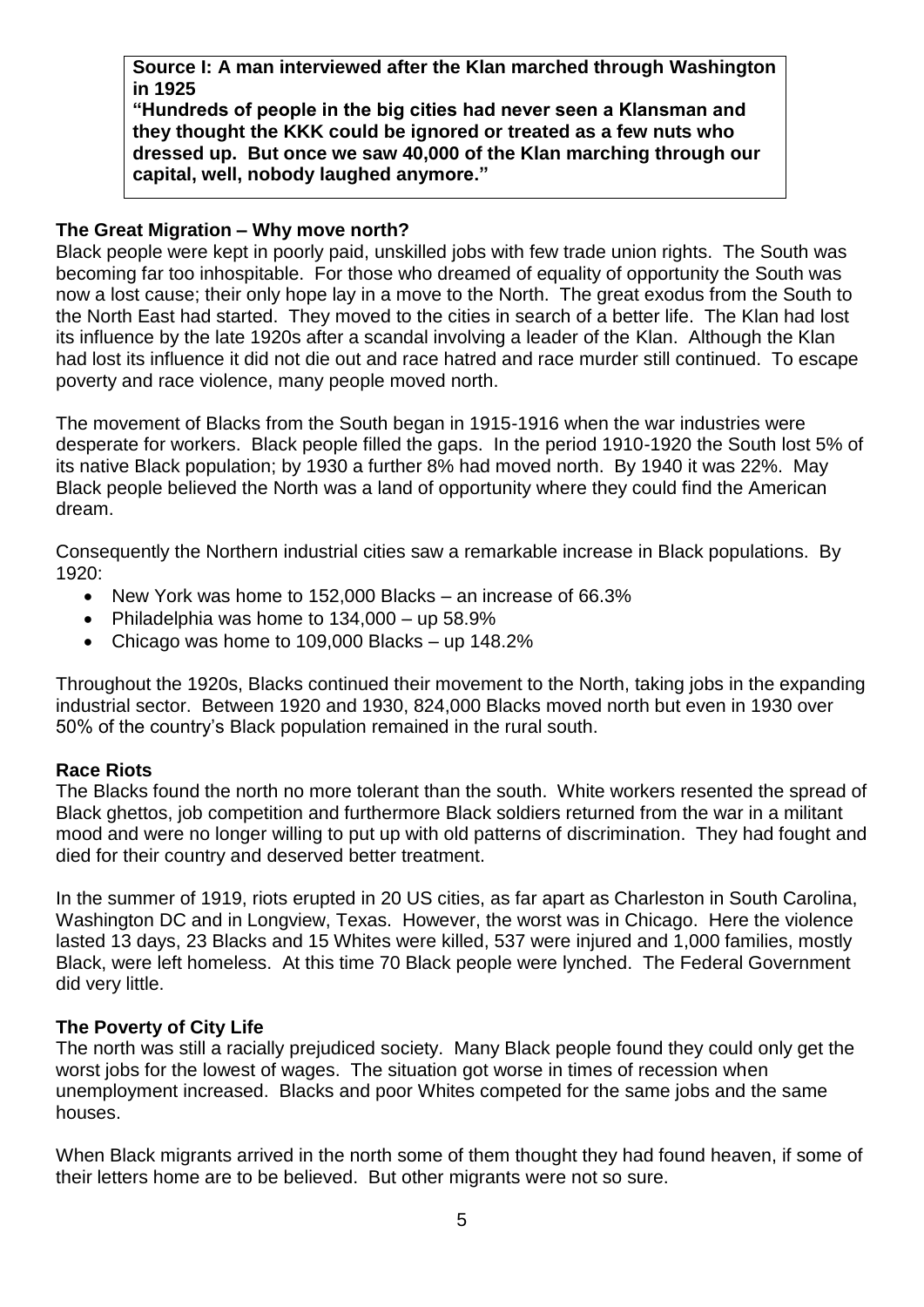My dear sisters,

I am well and thankful to be in a city with no lynchings and no Klansmen. I share a room with my brother and work in the same factory. We only get a dollar a day for our work but the hours are not too long and it's nice to get home in safety. God had been good to me. Hurry up and come to Chicago. Yours, Minnie

#### Dear Annie,

I guess you'll have heard about the good times up her in the north but think twice before you come here. Sure, there are no lynchings here but we still get called 'nigger' or 'boy' and my job in the car factory is hard, low paid and dirty. The room I live in is damp and overcrowded. We live in a ghetto – that means a real run down slum area. All us poor Black people live in this area. I'll tell you this – it's not the bright new life we hoped for.

Your, Leroy

The influx from the south, led to the development of urban ghettos. Harlem in New York was a white middle class residential area in 1910, yet housed 165,000 Blacks by 1930. The population growth caused a profound housing shortage. Rents in Harlem doubled in the period 1917-1927.

The average Black worker was unskilled and ill paid. Landlords converted houses into rooming houses (bedsits for rent) and properties soon fell into disrepair. The poor conditions led to the spread of disease and crime.

There was a major occupational shift. By 1930 more Black men held blue-collar jobs rather than working in agriculture. Racial discrimination in industrial life was still widespread. Most car plants were all White or hired Blacks in small numbers. Henry Ford believed that Whites, as a 'superior' race, were obliged to help Blacks establish decent lives. But his hiring practices were not strictly altruistic. He found that Black workers were usually more loyal. In 1926 Ford employed 10,000 Black employees.

Even in small northern cities, Blacks were badly treated, i.e. in the Lynd's study of Middleton (Muncie, Indiana) it was shown that although Black and White children attended the same schools, churches and cinemas were segregated.

Black people had moved north in search of the American dream but many found that discrimination and poverty existed in the north as well as the south. In the north there were no Klan signs but for many Black people the dream was as far away as ever.

#### **The Black Cultural Explosion**

The 1920s were to become known as the Jazz Age. Jazz was the popular music of the time. This music was largely the creation of Black musicians from New Orleans. During the 1920s the craze swept the country. White musicians took it up, and for the first time it seemed as if Whites seemed to appreciate Black culture.

Furthermore, in the bristling spirit of protest, Black culture and creativity exploded. Poets, playwrights, authors and composers flourished in the environment of Black pride, so much so that the period became known as the Harlem Renaissance (1919-1930). The pride of the Black communities increased with the Black intellectuals like the poet Langston Hughs and jazz musicians like Duke Ellington flourished. For the first time Black culture was being experienced by large numbers of White intellectuals…it looked as if racial prejudice might disappear.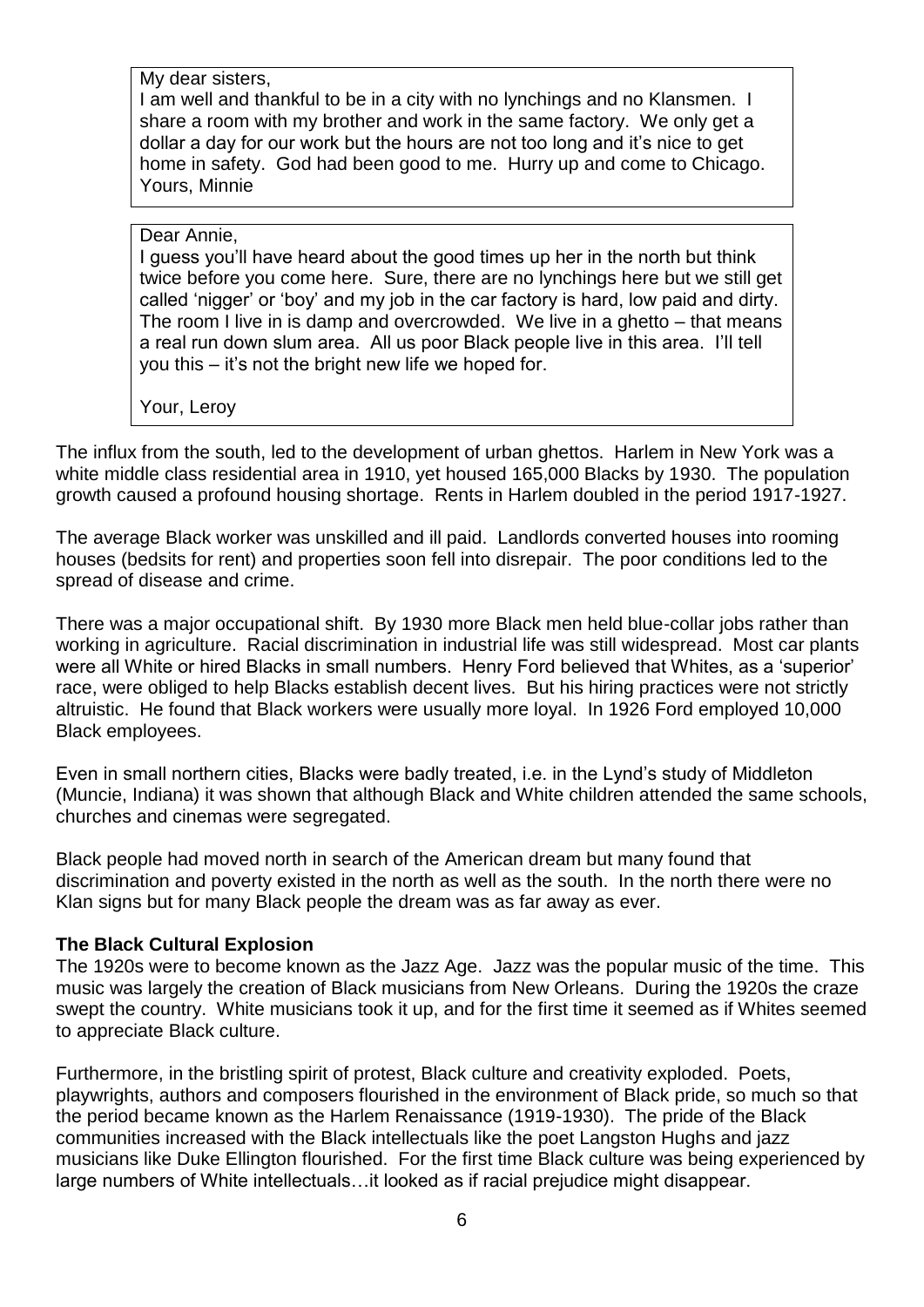A flowering of Black culture tended to reject White values and stereotypes. Some middle class Whites were drawn to Black culture. Blacks were seen to some as symbols of freedom, passion and sensuality.

Segregation dramatically increased the Black sense of community and unity in the face of White supremacy, as in 1938 when the 'Brown Bomber' Joe Louis defeated a White heavyweight boxer and became a world champion.

As the Black working class grew, there emerged a new middle class that provided services to Blacks such as church ministers, newspapers, hotels and drug stores, real estate and insurance agents. The Black class structure was becoming more complex. Many improvements to many millions of Black Americans followed in health care, education, and economic and political life. However, there was still a very substantial gap between the social and economic status of Whites and Blacks. The move north by millions of Blacks was putting strains on the community.

Black newspapers like the *Baltimore Afro-American* and the *Pittsburgh Courier* increased the sense of community. Fraternal organisations, civil clubs and churches such as the Abyssinian Baptist Church in Harlem, New York provided the location, money and leadership for the civil clubs where politics were discussed. Not all churches were hotbeds of civil rights activity, but most at least helped promote a spirit of self-help and self-confidence among Blacks who easily identified with biblical stories of a chosen race who fled enslavement and went to the 'Promised Land'.

The Black community was not always united:

- Divisions of class, colour, creed and career opportunities developed
- A handful of Black businessmen in northern cities did well out of segregation as it gave them a captive market
- Differences between north and south hindered the development over how to improve the Black lot.

#### **Growth of political influence**

With the migration north, there was a slow but steady growth of political influence. Blacks became freer to speak and act in their now northern setting, and they gained political leverage by concentrating in large cities. Black voters became increasingly important to the predominantly White urban political machines opening up opportunities for Black politicians. Republicans and Democrats courted their support. By manoeuvring among White factions, Black political leaders were able to win influence, patronage (gain important positions) and some social gains. This political power enabled them to elect representatives to State legislatures and Congress, and to put pressure on political parties in closely contested elections. This power stimulated selfconfidence.

#### **The New Military**

World War One had inspired hope amongst many Blacks. The 1920s produced despair as Black people, in particular returning soldiers, found that racism was still part of their daily lives. Heightened racial pride characterised what was often called 'the New Negro'. Blacks were determined to resist White attacks. Black newspapers and leaders urged northern Blacks to arm and defend themselves.

Growing signs of Black impatience and white injustice were apparent. The war and migration catalysed these feelings. Black migrants to the north found themselves facing problems they thought they had left behind: inadequate housing, discrimination in employment and racial violence. Many concluded that if Blacks were to improve their lot they would have to fight on their own behalf.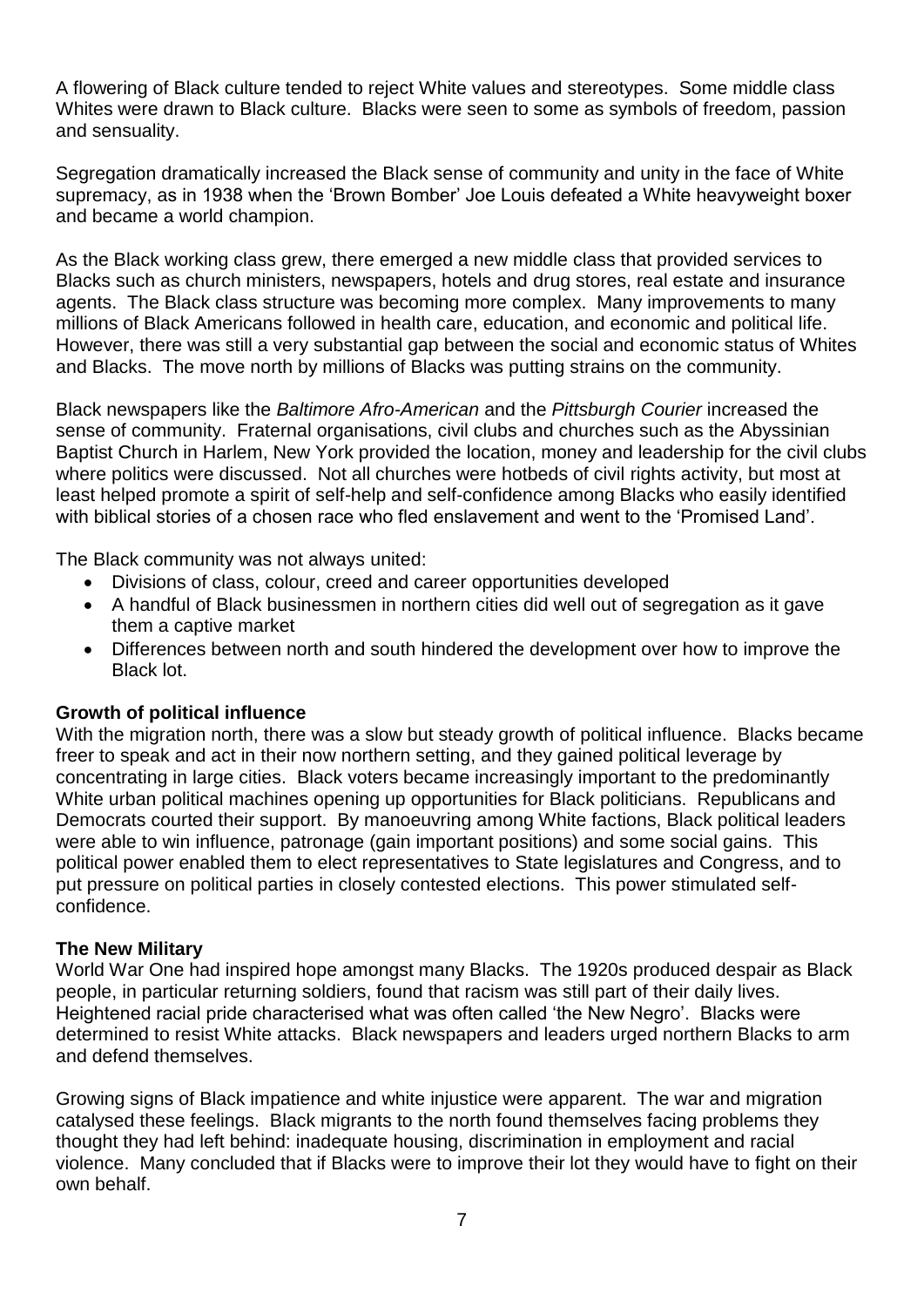#### **National Association for the Advancement of Coloured People**

W E B de Bois founded the National Association for the Advancement of Coloured People (NAACP) in 1910. This organisation was to fight a long battle against disenfranchisement and sought to reduce racial segregation and white supremacy. It took seriously the idea that the solution to problems began in the education of the people. Its main aim was legal action. The NAACP had 91,000 members in 1919 but declined. The NAACP tended to concentrate on opposing segregation through lawsuits, public inquiries and other moderate tactics. It failed to win the allegiance of poor Blacks in the north or south.

In 1919 it launched a campaign against lynching. An anti-lynching bill, making lynching a federal offence, passed the House of Representatives in 1922, was defeated by a group of Southern Senators. Despite defeat, the agitation did bring about a reduction in lynching offences.

Also from 1919 onwards, W E B de Bois organised a series of Pan-African conferences in an attempt to create an international Black movement. However, despite all the vigour and occasional success, the NAACP was dominated by Whites and well-off Blacks and failed to inspire the Black urban masses.

#### **Marcus Garvey and the Universal Negro Improvement Association**

Garvey, a West Indian, founded the Universal Negro Movement Association in 1914, and this organisation was to attract major public attention in the 1920s. With many Black war veterans at the core, the movement soon spread from New York to many other cities.

Garvey had nothing but contempt for Whites and organisations like the NAACP that aimed to bring Blacks and Whites together. He preached that Whites were devils whose racial bias was so deeply ingrained that it was futile to appeal to their sense of justice. Garvey's appeal was his assertion of pride in being Black. He publicised Black achievements, opposed inter-racial marriages, and, in a reversal of the norm, looked down on light-skinned Blacks. Garvey argued that Blacks throughout the world were one people. He linked the struggle for Black rights in America to the freeing of Africa from colonial rule. Garvey encouraged skilled Americans to go to their 'African homeland'. His slogan became 'Back to Africa', as he claimed that only hope was to flee America and build a new Black Republic in Africa. This was a somewhat naïve message, however it did help create a 'New Negro' who was proud of his colour, race and heritage, and was prepared to resist both White mistreatment and White ideas. The message of 'Black is beautiful' built racial pride amongst the masses of poor and unskilled city Blacks. No one had ever spoken like Garvey before. It was an intoxicating vision, of bringing all the scattered children of Africa into one mighty force.

Indeed, the city ghetto dwellers were to hail Garvey as a saviour, and christen him 'Black Moses'. The UNIA grew with remarkable speed. Membership was strong from the new Black middle class but attracted followers from virtually every segment of Black America. The movement had swollen to 6 million members by 1923. But many Black leaders, including the NAACP and Socialist were highly critical of Garvey.

The initial focus of the movement was to inspire Black people to see their self-worth, to express themselves through a variety of commercial enterprises, self-help organisations, religious institutions and publications. The UNIA encouraged Blacks to begin in commercial business ventures. He believed that developing separate Black institutions would make most progress. He was critical of the NAACP push for racial integration. The most hopeful venture of all was the creation of the 'Black Star Line', a deeply flawed experiment in developing a Pan-African shipping line.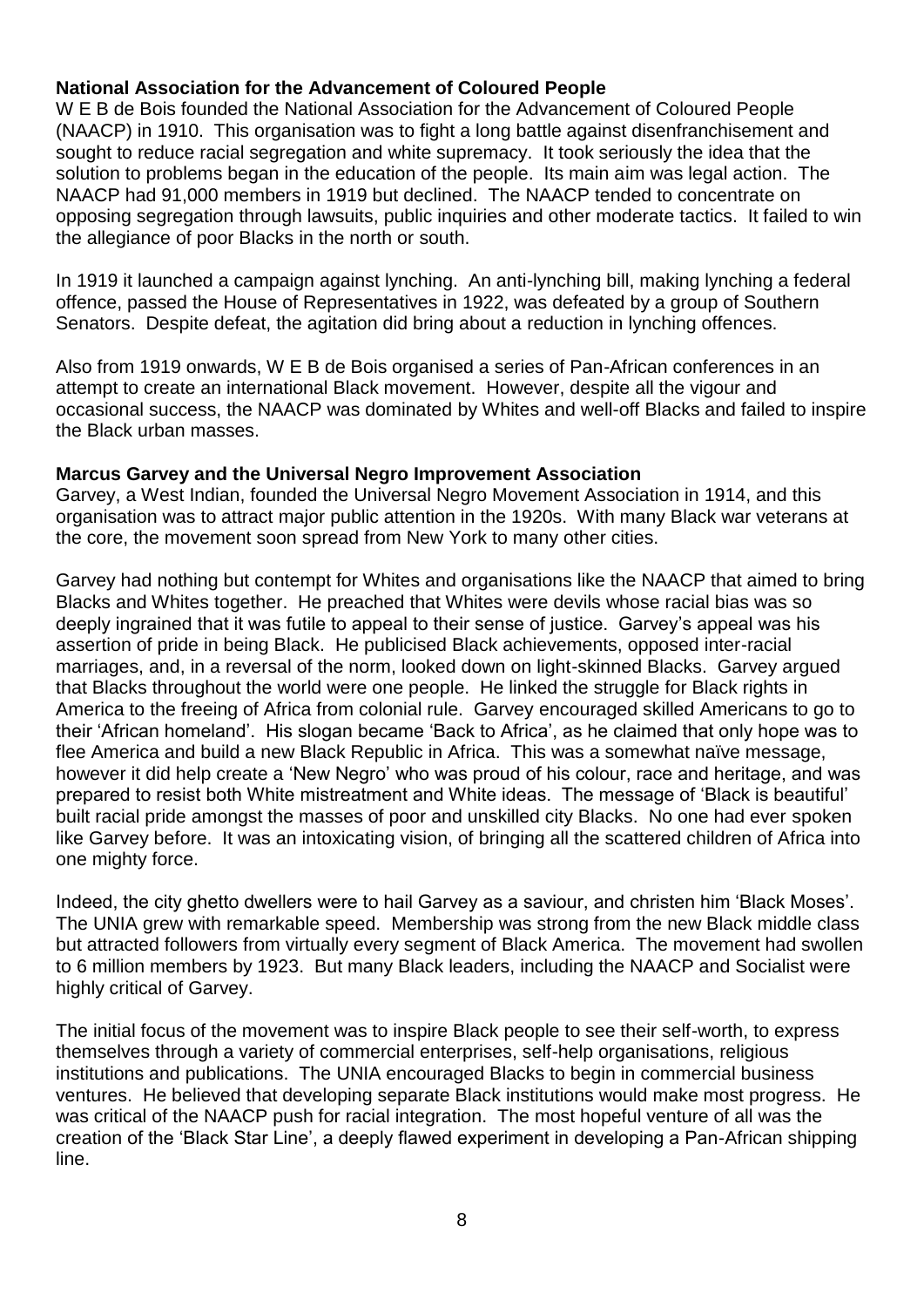However, despite tremendous achievements in building Black morale there was no strategic plan for the future. Furthermore, Garvey at the height of his popularity in 1923 was convicted of mail fraud. He was imprisoned in 1925, and pardoned and deported 2 years later. He died in obscurity in 1940.

The Black Pride movement and Garvey's ventures collapsed with the onset of the Great Depression. However, the memory of his movement lives on in many forms and places. An element of racial pride was kept alive and resurfaces again years later in the Black Power movement.

#### **What had been achieved by 1930?**

- Individuals such as Garvey had helped raise Black consciousness
- The NAACP's anti-lynching campaign had publicised the horrors of lynching and helped decrease their numbers
- White supporters claimed that lynchings damaged the South's image and progress
- NAACP won a few court victories against the White domination of primary elections and mob violence.

However, the system remained intact. Little had been achieved in the drive to improve the urban poverty that many Blacks experience in the north. The majority of Black workers were still not unionised and so not represented in the workplace. Many Blacks were apathetic and did not join reform movements. Why? They were too preoccupied earning a living.

Northern Blacks were in a far better position to improve their status. They could vote, participate more in civil affairs and had more economic opportunities. Despite police harassment and the Ku Klux Klan, Northern Blacks lived in a far less violent society. However, most concentrated upon improving their standards of living rather than joining the Black advancement pressure groups.

# **The 1930s – A fair deal for minority groups?**

#### **The Depression**

In the 1920s black people suffered discrimination from the Jim Crow laws and those who had moved to the northern cities were treated as second-class citizens. The Depression hit Blacks harder than Whites. Two million Black farmers left the land as crop prices plummeted. Many went to the cities where Black unemployment was between 30 and 60% and always higher than that of Whites. Desperate Whites moved into jobs formally dominated by Blacks, such as domestic service, street cleaning and garbage collection. Whites organised vigilante groups such as the Black Shirts of Atlanta to stop Blacks getting work. As unskilled labour, Blacks were usually the last hired and the first fired. No effective social security system meant that disease and starvation frequently followed.

#### **The New Deal**

Before 1933 the Federal Government had appeared uninterested in Blacks. New Deal programmes designed by the Government to get the USA out of the Depression helped Blacks by providing 1,000,000 jobs, nearly 50,000 houses, financial assistance and skilled occupation training for 500,000 Black youths.

Times were hard for Black families during the New Deal. By 1933 more than 50% of Black workers in cities were unemployed. Poor Black farmers were hit very hard by the fall in the price of cotton from 18 to 6 cents a pound. This did not bring in enough money to feed a family properly. The National Recovery Administration (NRA) allowed employers to pay Black people less than Whites. Under the Agricultural Adjustment Act thousands of Black farmers were forced to leave their land.

In 1933 white jobless demonstrators in Atlanta chanted: 'No jobs for Niggers until every white man has a job.'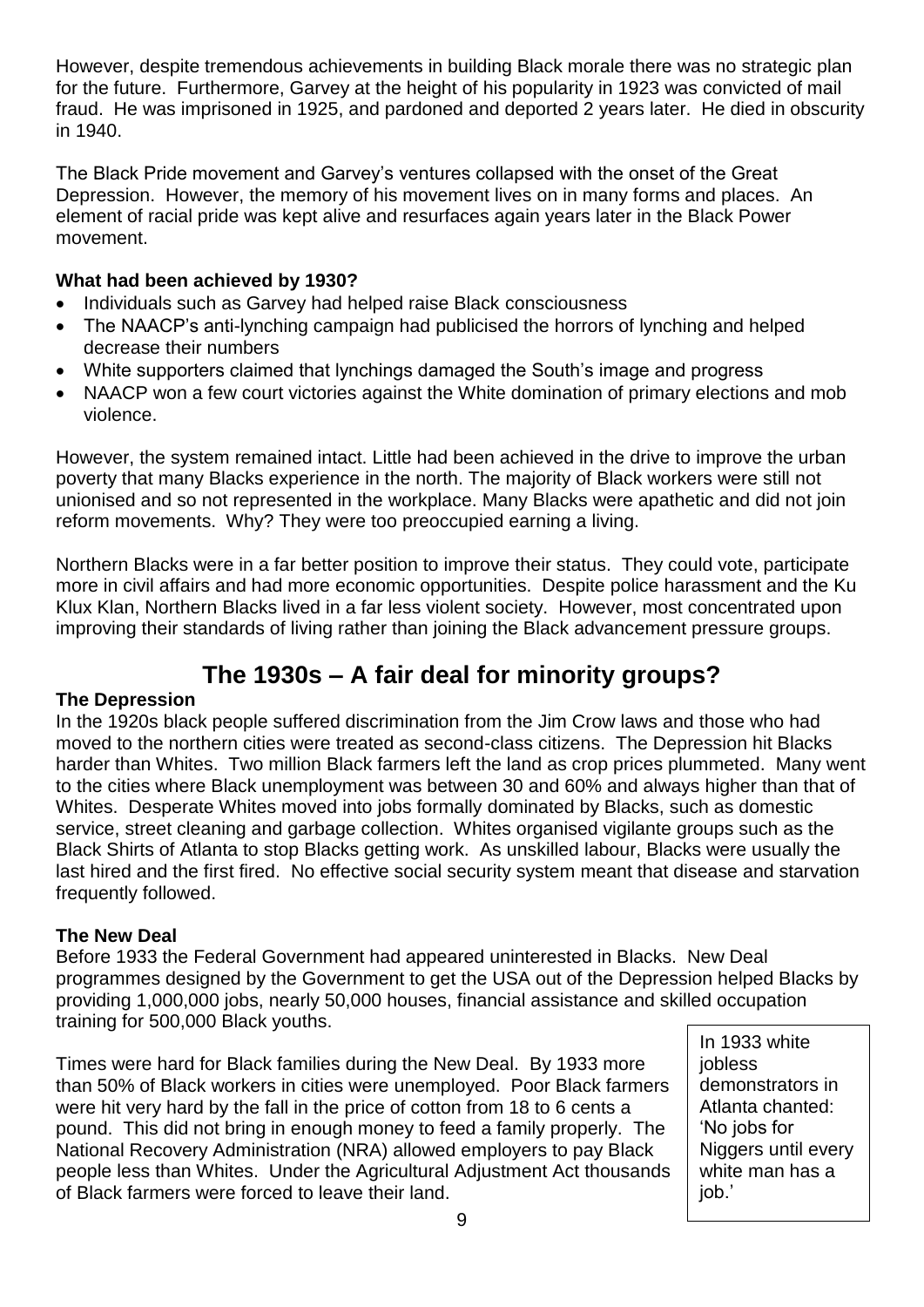The minimum Wage and Social Security Acts were important changes introduced by Roosevelt, but they did not make life easier for most Black people. Black people were given leading Government jobs. Mary McLeod Bethune, for example, gained a top job in the National Youth Administration (NYA). She helped organise training grants for high school students who were looking for work. The New Deal provided jobs in the world of entertainment and culture, giving some Black scholars the opportunity to increase Black consciousness by getting Black history and contemporary living conditions into New Deal state guide books. Black songs and oral reminiscence of slavery and hardship were recorded for prosperity.

Government sponsorship of Black culture was inevitably controversial, and federal funded bi-racial dramatic productions were criticised by a Congressional committee as encouraging Black and White colleagues to go out on dates.

Black people did not have equal opportunities in education or in employment. 65% of Black workers were employed as farm labourers or servants. These jobs were not protected in the New Deal laws, so most Black people did not benefit. The New Deal protected unionised jobs – Blacks were employed in few of these.

Roosevelt's Government – to make discrimination against Black employees in the defence industries illegal – passed only one civil rights law. The armed forces were still segregated. Black and white soldiers fought and died for their country – in segregated units.

The New Deal did not guarantee miracles. Aid sometimes did not reach the people for whom it was intended, particularly in the south where Whites distributed aid and there was unfairness. A leading New Dealer dismissed a Black woman investigating Black complaints against New Deal programmes because he felt it ridiculous to entrust a Black person with that particular job.

The New Deal depended upon Southern White Congressional votes, so Roosevelt left it to his wife to take a very public interest in Black affairs. New Deal agencies often discriminated against Blacks, especially in the south, but Blacks were getting more help and attention than ever before. Eleanor Roosevelt gave her husband detailed reports about the suffering of the Black people. She asked him to support a law against lynching. Roosevelt refused because he did not want to upset politicians from the Southern states. He needed their support for other New Deal measures. Most local Jim Crow laws were still in force during the New Deal. The Ku Klux Klan was allowed to continue with its activities.

Federal aid programmes helped many Blacks, inspiring a dramatic change of allegiance amongst Black voters. Previously the Democratic Party had been associated in Black minds with White supremacy, but now Blacks voted for the party of Roosevelt. Increasing numbers of Northern Black Democrats would make Blacks a force to be reckoned with in the party. Voting figures show that Black people voted for Roosevelt and helped him to be re-elected. In 1936 about 75% of Black people who voted are thought to have supported Roosevelt's Democrat party. Roosevelt introduced no civil rights legislation but he denounced lynching as murder but never fully supported anti-lynching bills of 1934, 1935 and 1938. Not all Democrats were happy. 'Catering to the Black vote', said one Southern Democrat, would lead to the 'depths of degradation' and 'mongrelisation of the American race.'

#### **THE SECOND WORLD WAR AND THE JIM CROW ARMY**

In 1941, after the Japanese attack on Pearl harbour, the Americans entered the Second World War on the side of Britain, France and the USSR, against Nazi Germany and Japan.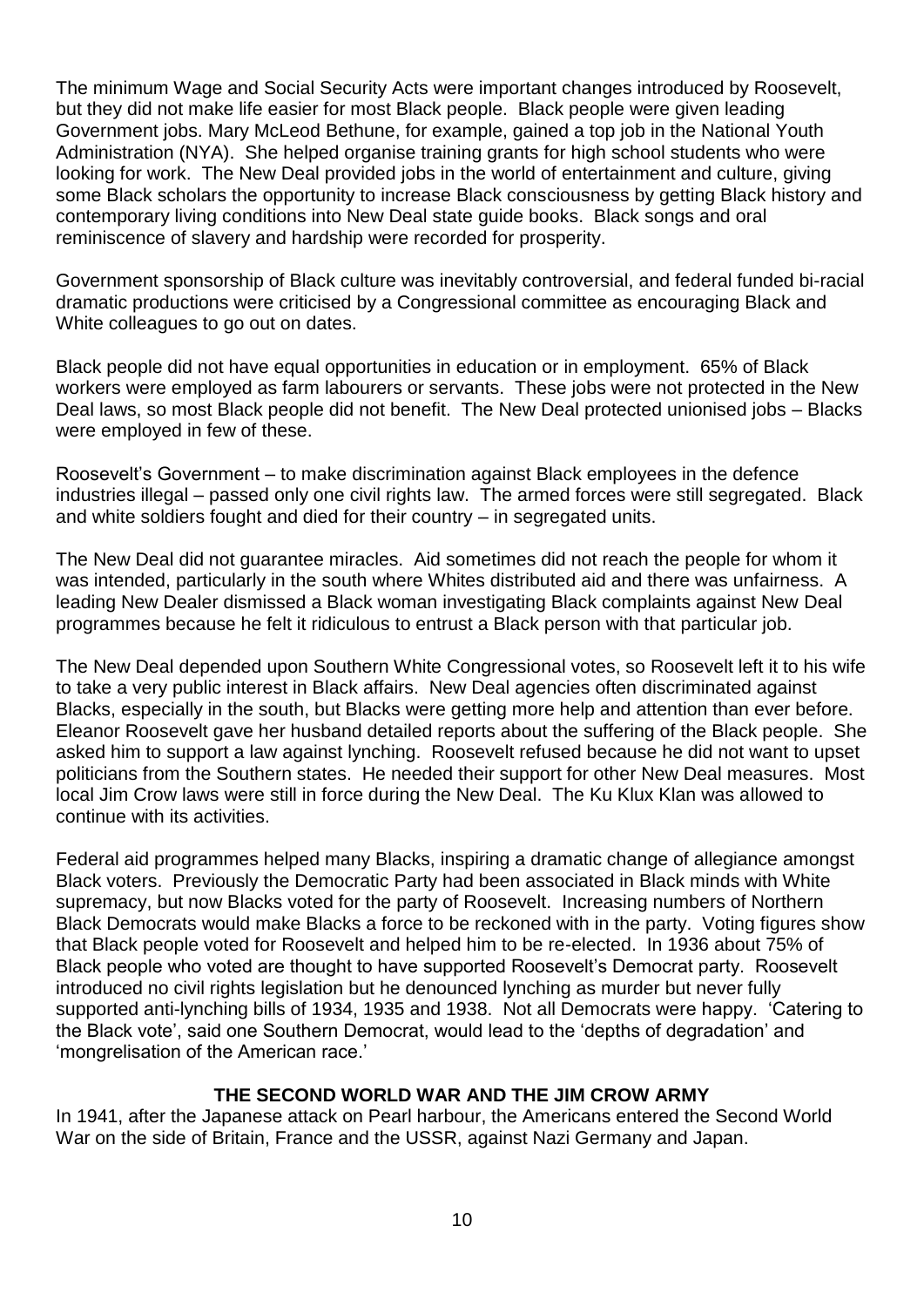An American law of 1940, called the Selective Services Act, made it illegal to show discrimination when calling up and training black soldiers. However when they were actually trained, the US war Department continued the practice of segregated regiments. i.e. black and white soldiers fought the war separately. The black units that fought for the USA were called the Jim Crow Army.

Despite this, the war helped the fight for Civil Rights in a number of ways:

- Black Americans, white Americans and the rest of the World could see the irony of black Americans fighting against the very racist Nazi Germany, when they themselves were the victims of racism at home i.e. it began to shame the USA.
- Black soldiers felt if they were willing to fight and die for their country, then their country should reward them with equal rights.
- Black soldiers stationed in Britain, particularly if they were from the South, saw another way of life, as they were allowed into mixed pubs and could 'chat up' white girls. i.e. black and white could mix. This led to trouble between the black American soldiers and Southern white American soldiers who could not accept this behaviour.
- At home black workers made an important contribution to the war effort. By the end of 1944 some 2 million were working in war factories, although some met with hostility (In Detroit which had a large black community, racial tension led to riots in 1943. Again the effort these workers made for their countries led them to believe that change would happen as a reward for their loyalty.
- Many black people believed they would be rewarded for their efforts and loyalty to the USA during the war. Black people hoped to encourage the process of change by joining the NAACP and NAACP membership rose from 50,000 to 450,000 during the war (i.e. 9 times).

#### **The influence of an individual: A. Philip Randolph**

Randolph's belief that the African American can never be politically free until he was economically secure led him to become the foremost supporter of the full integration of black workers into the American trade union movement (bringing blacks into the ranks of trade unions, which fight for the rights of workers). In 1925 he undertook the leadership of the campaign to organize the Brotherhood of Sleeping Car Porters (BSCP), which would become the first African American union in the country. The uphill battle, marked by fierce resistance from the Pullman Company (who was then the largest employers of African Americans in the country), was finally won in 1937 and made possible the first contract ever signed by a white employer with an African American labor leader. Later, Randolph served as president emeritus (honorary president) of the BSCP and a vice-president of the American Federation of Labor and Congress of Industrial Organizations.

In the 1940s Randolph developed the strategy of mass protest to win two major executive orders, or orders from the government. In **1941**, with America's entrance into World War II (1939–45), he developed the idea of a massive **march on Washington**, D.C., to protest the exclusion (to keep out) of African American workers from jobs in the industries that were producing war supplies. He agreed to call off the march only after President Franklin Roosevelt (1882–1945) issued **Executive Order 8802**, which banned discrimination (selection based on race) in defense plants and established the nation's first Fair Employment Practice Committee. In 1948 Randolph warned President Harry Truman (1884–1972) that if segregation (separation based on race) in the armed forces was not abolished (to put an end to), masses of African Americans would refuse entering the armed forces. Soon **Executive Order 9981** was issued to comply with his demands.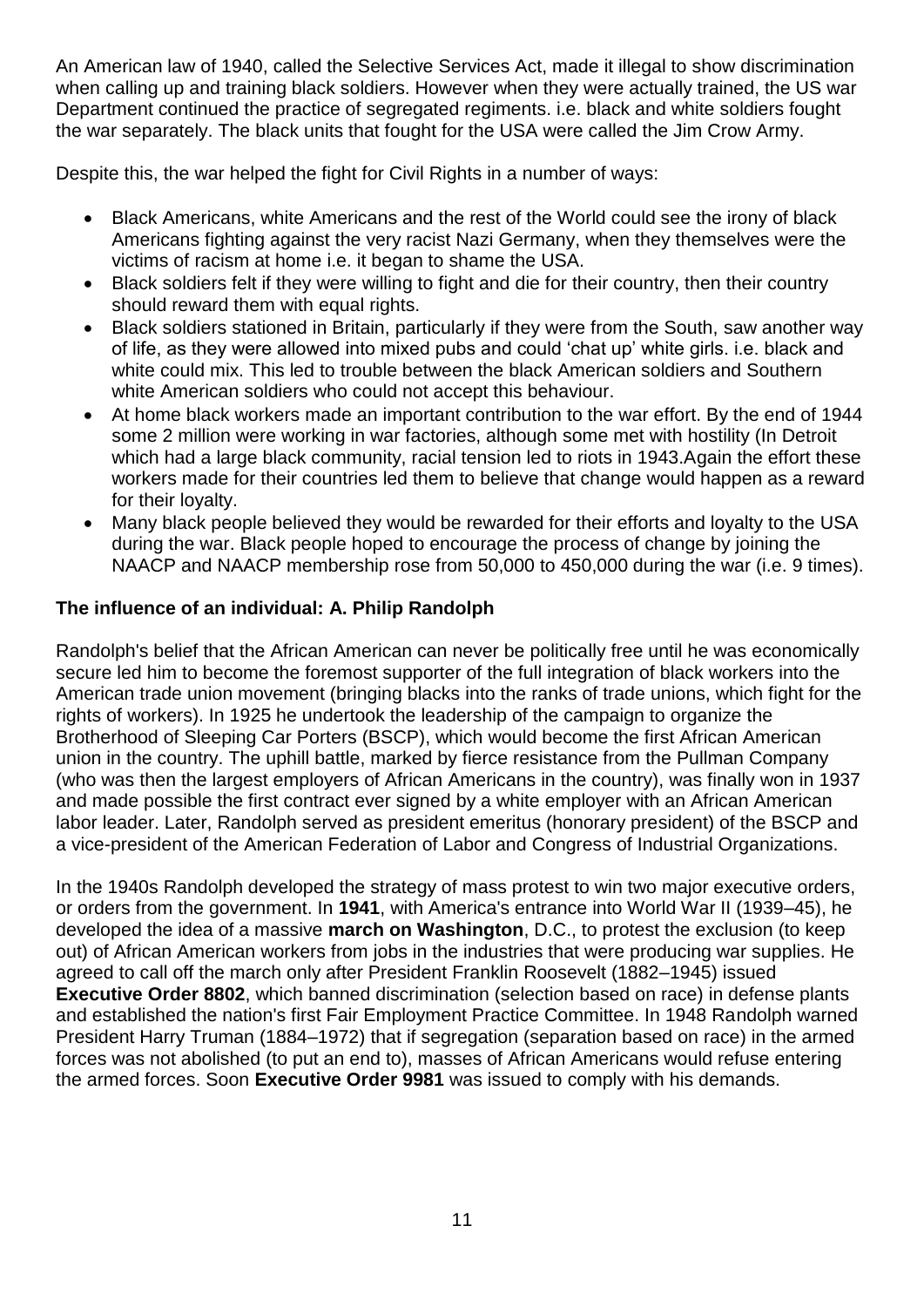#### **The media and popular pressure: The Double V Campaign**

*We were at war, and in war you don't have friendly relationships, you're out to kill each other. That's how it was at the Courier. We were trying to kill Jim Crow, and racism. They didn't seem to understand that we had every right to fight for full citizenship at home if we were expected to give our lives overseas."*

Edna Chappell McKenzie, journalist/historian

During World War II, African Americans faced a new dilemma. Thousands of black soldiers served willingly in the armed forces. At the same time, many African Americans wondered how they could support the war effort and even give their lives if called upon to fight, while Jim Crow laws and *de facto* segregation remained in place. Some black newspapers reflected these concerns, and openly criticized the segregation of the military and other policies. As a result, the black press faced harassment by government agencies. Still, its readership continued to soar, and as the war ended, black troops returned, more dedicated than ever to fighting injustice at home.

Most mainstream papers lauded the war effort. Patriotism among black publishers and journalists, however, was tempered by the pressing reality of segregation. While thousands of African Americans served willingly in the armed forces, many others felt that they could not support the war wholeheartedly.

Among the latter was a cafeteria worker named James Thompson. This young man wrote a letter to the Pittsburgh Courier, troubled by the fact that he might be called upon to defend a nation in which he was treated like a second-class citizen. He suggested that African Americans espouse a 'double V' campaign. The symbol stood for victory at war over enemies 'from without,' and victory at home against the enemy of prejudice 'from within.' When other readers wrote to congratulate Thompson on his idea, the Courier launched a huge publicity campaign, complete with lapel pins and stickers, 'double V' hair styles and songs:

*'The Pittsburgh Courier had a neat diagram, which was this Double V with an eagle in the middle, and people loved this kind of diagram. And you had women walking around with Double Vs on their dresses. You had a new hairstyle called the "doubler" where black women would walk around and weave two—two Vs in their hair. You had Double V baseball games, Double V flag-waving ceremonies, Double V gardens. I mean it's just Double V this, Double V this, Double V this. And The Pittsburgh Courier, which was looking for circulation, played this to the hilt. There was even a Double V SONG'.* PATRICK WASHBURN

The campaign kept awareness of the injustices of segregation alive during the war. It also brought attention to Jim Crow-style segregation in the armed forces. The troops themselves were segregated, but black outfits were assigned white commanding officers. Even the military's blood supply for the wounded was segregated by race. White soldiers brutalized black soldiers, and race riots took place in camps where troops of both races resided. The military tried to suppress word of these events, with partial success; only the black press reported discrimination and discord within the troops.



Such controversial reporting, coupled with the double V campaign and the new international mobility and visibility of the few black war correspondents, made those in various branches of the government nervous. The power of the black press to influence public opinion and excite its readers never seemed more threatening. Concerned that the black press would actually discourage its readers from supporting the war (it didn't), the military banned black newspapers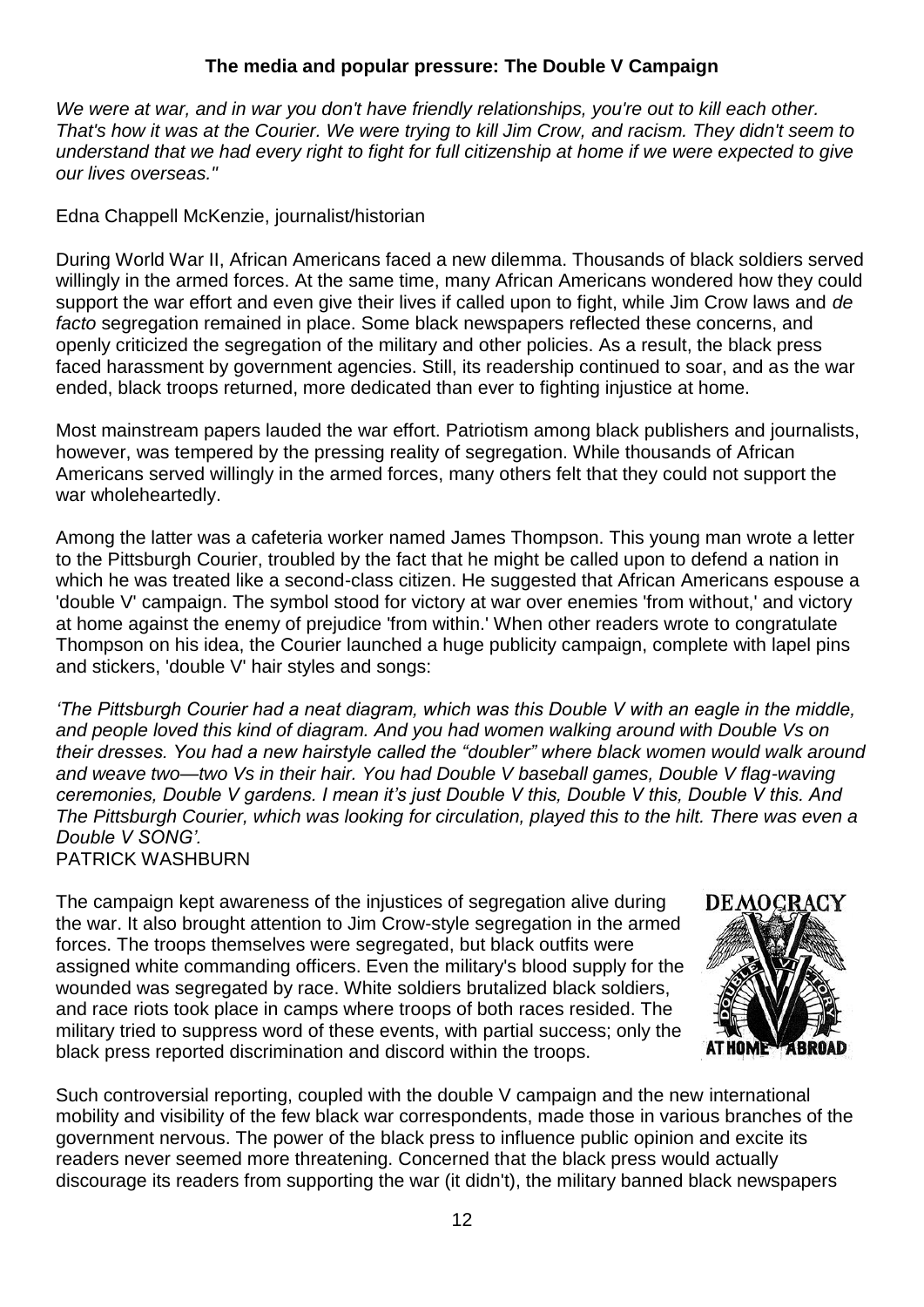from its libraries. It confiscated black papers from newsboys, and burned the papers to keep them out of the hands of black soldiers.

J. Edgar Hoover saw the double V campaign as an act of sedition. With President Franklin D. Roosevelt's approval, he sought to indict black publishers for treason. Hearing of Hoover's intentions, John Sengstacke, who had replaced Robert S. Abbott as publisher of the Chicago Defender, insisted on meeting with Attorney General Francis Biddle. Sengstacke convinced Biddle that it was the black press's duty to print the truth, and that African Americans only sought their due rights and privileges as citizens. Biddle agreed to block the indictments so long as the black press did not escalate its criticism of the war. Without the cooperation of the Attorney General's office, Hoover's plan was foiled.

Attempts, such as Hoover's, to destroy the black press failed. In fact, the papers' combined circulation reached a record high of two million readers each week by the end of the war in 1945. For soldiers stationed overseas, the Allied victory, and news from home instilling hope for the future, bolstered their spirits. African American soldiers returned from the war with redoubled commitment to fight for equality and dignity on American soil.

# **The Civil Rights Movement of the 1950s and '60s**

In the 1930's and 1940's the NAACP had increasingly begun to use the legal system/courts to fight against discrimination, particularly segregation.

#### **The Brown Case Kansas 1954**

In 1954, 20 US states, including Washington D.C. had segregated schools. Linda Brown, a 7 year old black girl had to walk 20 blocks to school even though there was a school for white people just two blocks away. With the help of the NAACP, the Topeka Board of Education was taken to court and the case ended up in the US Supreme Court, the most important court in the land.

Verdict: in a landmark decision, the court under Chief Justice Earl Warren declared:

- The decision of the Supreme Court of 1896, that said 'separate, but equal facilities' were fine as long as they were equal was to be changed because
- Separate facilities usually weren't equal.
- Therefore, all schools were to be desegregated.

NB 1. This was a huge breakthrough and gave a huge boost in the fight for civil rights, because the highest, most respected court in the land, whose job it was to decide what the constitution said, had decided that segregation in schools was unconstitutional / illegal.

NB 2.This case only meant that schools should be desegregated, but the NAACP knew that if it took cases about segregation in cafes, buses etc. to the Supreme Court it was likely to win.

#### **Southern White Resistance & the murder of Emmet Till**

Southern states just refused to desegregate their schools. They argued, as they had done over slavery, that the states had the right to decide the matter themselves. Over slavery it had led to civil war, with the southern states breaking away from the United States. By 1956, in six southern states, not one black child was attending a school with white children.

Violence, lynchings and beatings of black people, which had declined since the 1920's increased again. There were riots and bombings and even murders of NACCP supporters. This was to teach black people and their supporters that things were not going to change.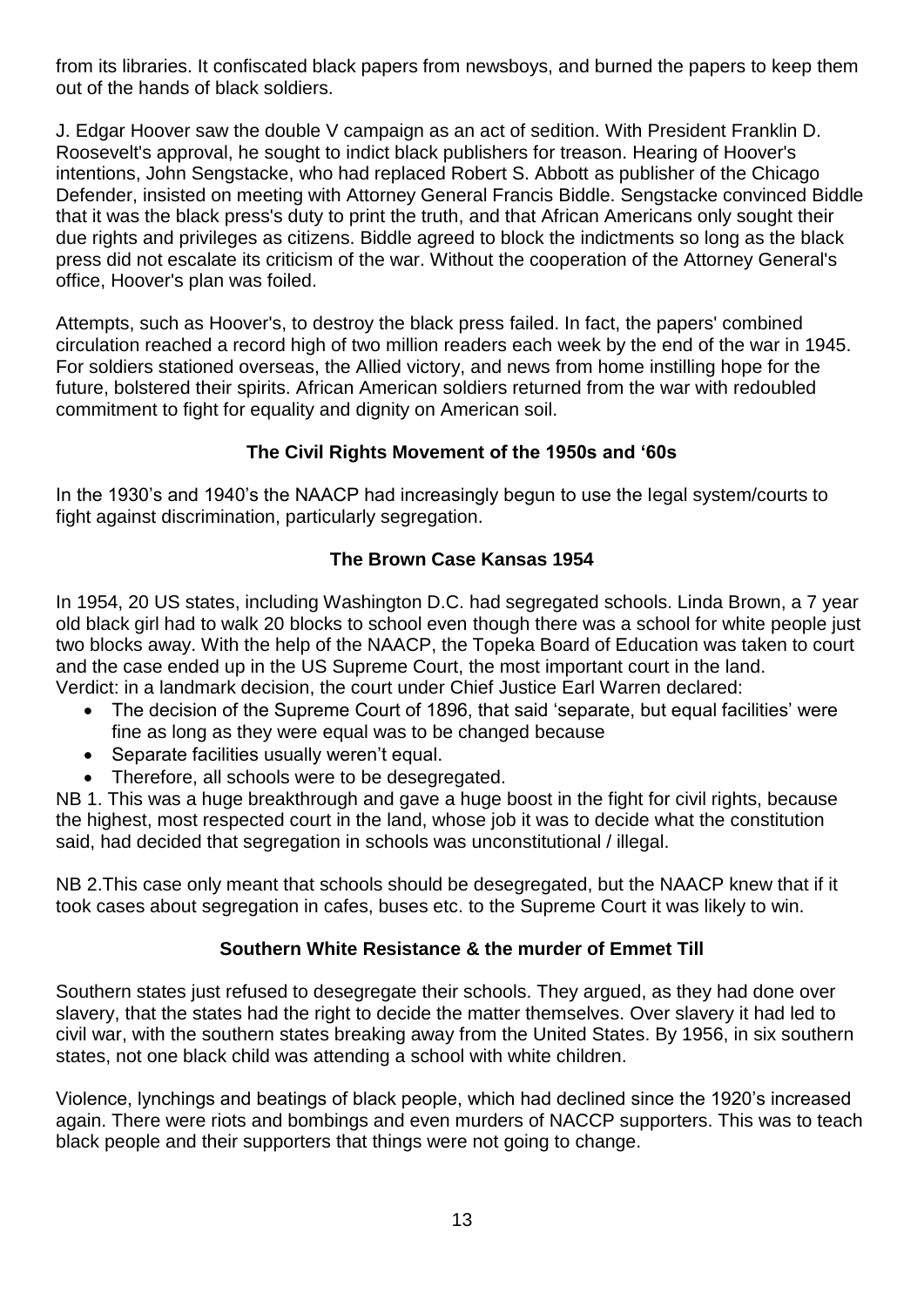In 1955, 14 year old Emmett Till, from Chicago in the North was brutally murdered, while staying with relatives in Mississippi. He was not used to southern ways and the extent of racism against black people. Unwisely he was cheeky to a young white woman and was murdered as a punishment. An all-white jury acquitted/found innocent those who were accused of the murder.

NB However some good did come out of it. The effect of the murder, and the failure to punish those accused, focused the attention of the US and the world on the terrible injustice and violence that black people faced in the South.





Emmet before his murder Emmet's badly beaten body. His mother insisted he should have an open coffin so the world could see what the two men had done to her little boy.

#### **Montgomery Bus Boycott 1955**

In December 1955, in Montgomery, Alabama, a 41 year old black woman, Rosa Parks, refused the order of the driver to give up her seat to a white man. She was sitting in the black seats, but when all the seats became full she was required by law to give up her seat to a white person and stand at the rear of the bus. She was arrested and fined \$10. She was the local secretary of the NAACP which is why she was willing to stand up for herself.





The local black community supported her by staging a 24 hour boycott of the buses (refusing to use them). This was so successful that they carried on until the bus company agreed to seat all passengers on a first come, first served basis. It was in this struggle that a young black minister (religious preacher), Martin Luther King jnr., first made his name.

The bus company, backed by the mayor and most of the white community, refused to give in and things got nasty. The homes of leading black people were destroyed, including king's home, where his wife and seven week year old baby narrowly escaped injury.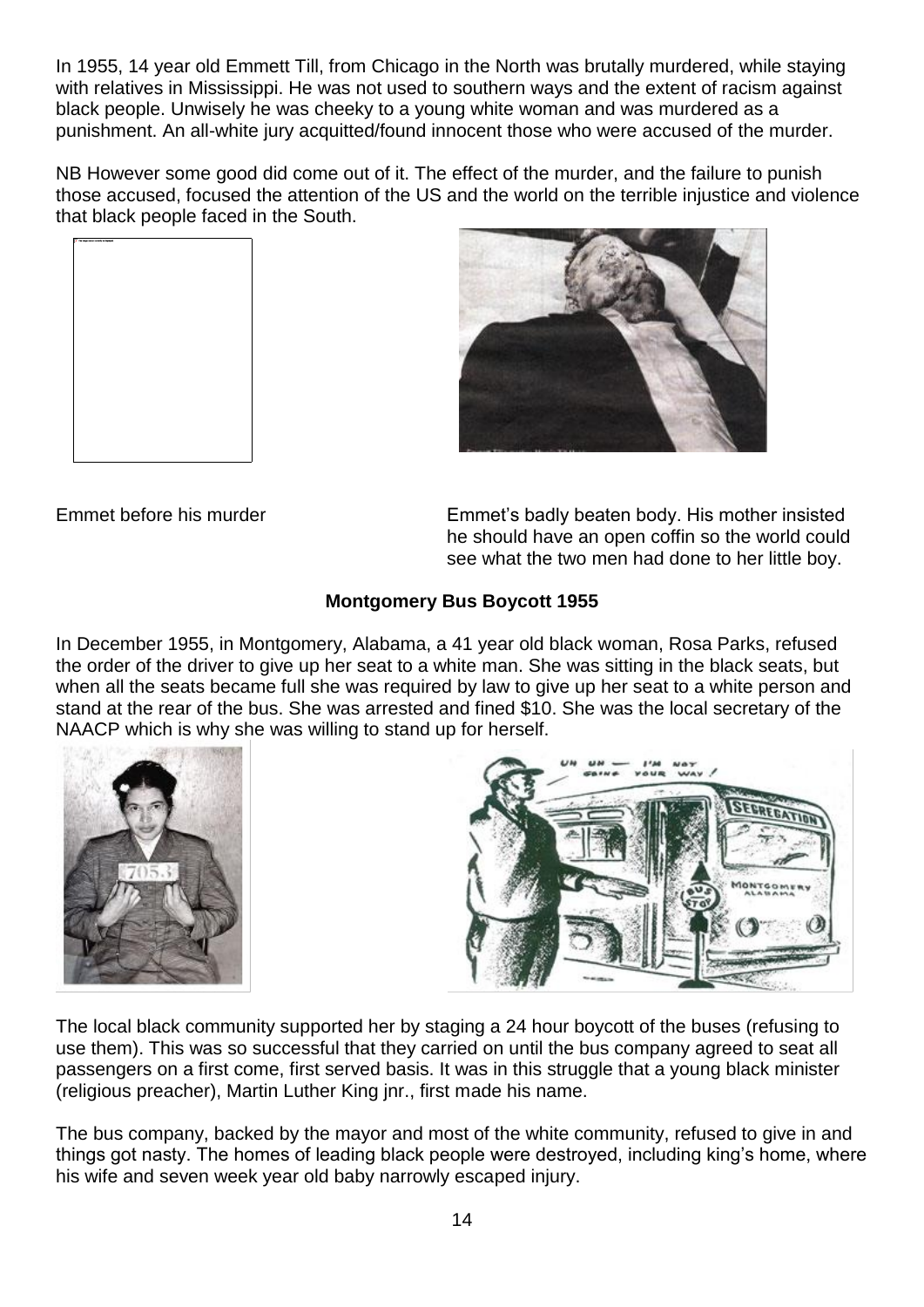In the end, 13 months after the boycott began, the bus company gave in. The boycott was successful for 3 reasons:

- The peaceful protest led by Martin Luther King.
- Black people made up 75% of the bus company's business.
- Most important of all in Nov 1956, the Supreme Court ruled that segregation on buses was unconstitutional / illegal.

# **Little Rock, Arkansas 1957**

In September 1957, at Little Rock Central High School, 9 black students tried to take their places at the all-white high school. The Governor of the state used the National Guard (reserve soldiers under the control of the state) to stop them taking their places, even though it was their legal right.



**I walked up to the guard who had let the white students in. When I tried to squeeze past him, he raised his bayonet and then the other guards closed in and they raised their bayonets. Somebody started yelling 'Lynch her!' I tried to see a friendly face somewhere in the mob. I looked into the face of an old woman and it seemed a kind face, but when I looked at her again she spat on me. They came closer, shouting, 'No nigger bitch is going to get in our school! Get out of here!'** Elizabeth Eckford, aged 13

The black community took the Governor to court, so he withdrew the National Guard, but now the black teenagers were left totally unprotected from a violent angry mob of white students and adults, determined not to let them in.

The situation was so dangerous that President Eisenhower had to send 1000 US paratroopers (Federal troops) to protect them for the next 12 months while they attended Little Rock. This shows how deep rooted hatred the hatred for black people was.



Again this was another victory for peaceful and very brave protest, although by 1960, only 2,600 black children, out of a total of 2 million went to mixed/integrated schools.

# **The Civil Rights Movement**

There were several important groups fighting peacefully for Civil Rights for black people: NAACP; CORE; SCLC; SNCC.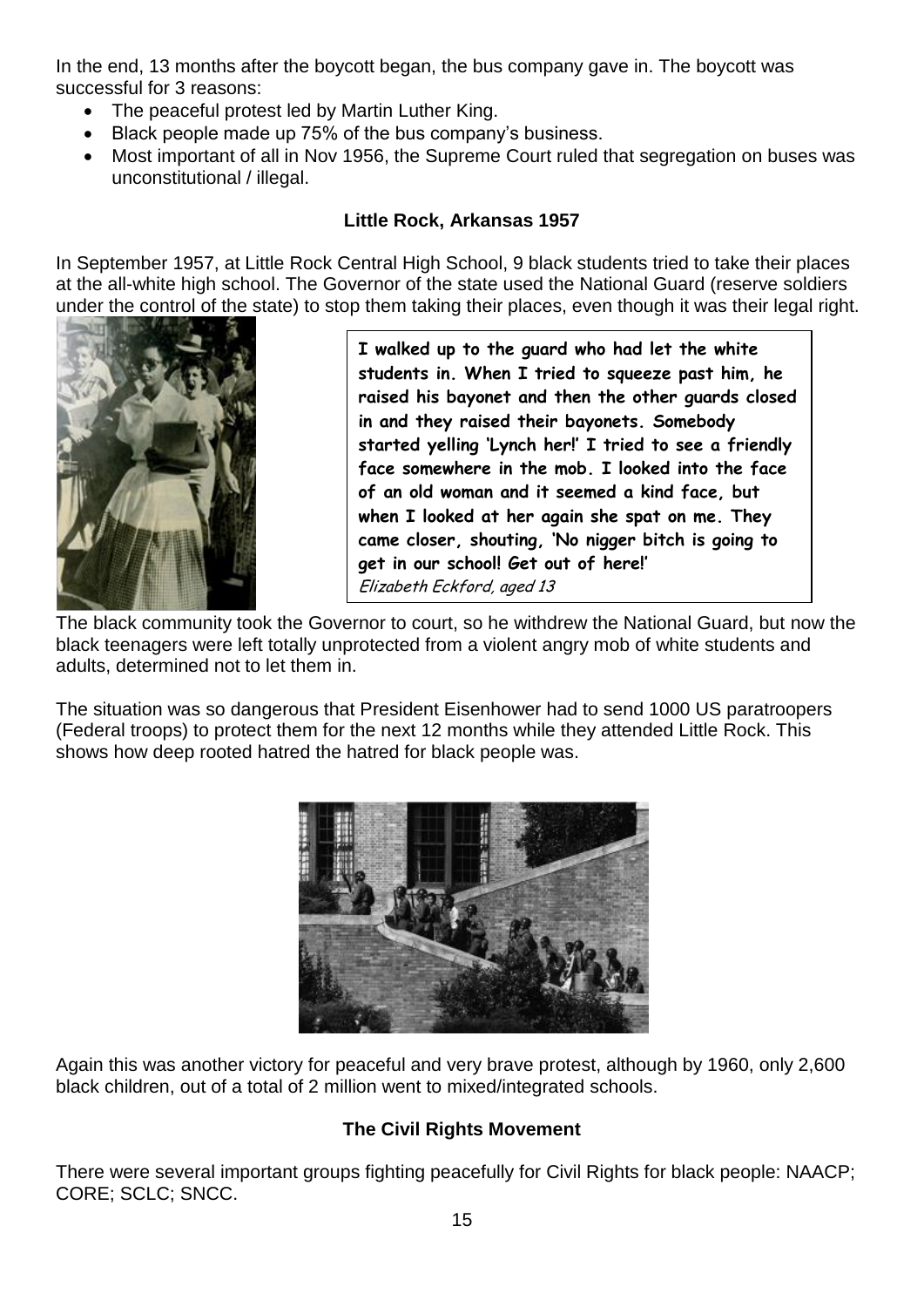#### **FREEDOM RIDES**:

Although buses now had to be desegregated, the bus stations and railway stations were still segregated in the South.

This time another peaceful black pressure group, the Congress of Racial Equality (CORE), organised a series of freedom rides through different states in which black protesters deliberately sat in 'whites only 'sections of bus and railway stations to try and get them desegregated. A lot of these freedom riders were attacked in ugly clashes with white racists.





The Attorney General, Robert Kennedy had to send 500 marshals to protect the freedom riders. Fortunately the President's Federal government, not the states' governments, was in charge of commerce between states and these bus stations and railway stations were classed as interstate commerce. Therefore the federal government ordered the bus and railway stations to be desegregated or they would be closed down.

#### **LUNCH-COUNTER SIT-INS**:



The SNCC (Student Non-violent Coordinating Committee) organised a series of sit-ins at Woolworth's lunch-counters throughout the South in order to get them desegregated. In 1960 in Greensboro, North Carolina 4 black students sat on the white-only seats. They refused to leave the lunch counter when they were refused service. The next day 23 more students did the same; the day after there were 66 protestors. Within a week 400 black and white students were organising sit-ins at lunch counters in the town. They refused to retaliate when they were subjected to verbal and physical abuse. With support from the SNCC this non-violent tactic spread to other cities. By the end of 1960 lunch counters had been desegregated in 126 cities.

#### **FREEDOM MARCHES**:

By the early 1960's many black people, even in the South, had become much more politically aware. Increasing numbers of white people were beginning to support the call for equal Civil Rights for black people. President Kennedy was proposing to pass laws to give black people greater rights and huge demonstrations took place to try to support him.

In 1963 Martin Luther King led a march in **Birmingham**, Alabama to end segregation. The year before the council in Birmingham had closed all public recreational facilities, like parks and swimming baths to

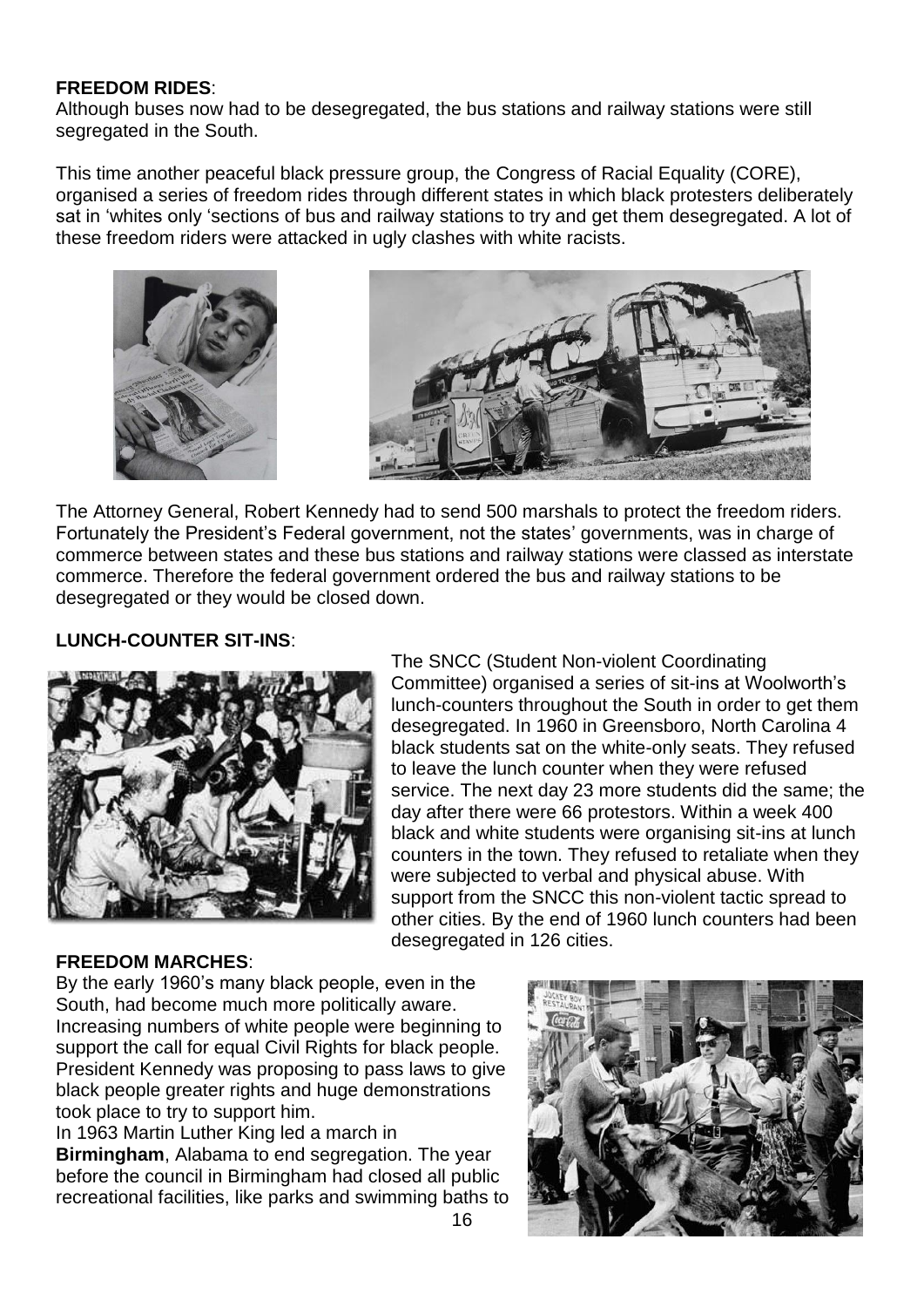black people. 30,000, mostly black Americans took part in sit-ins in these facilities. 500 protesters were arrested and the **Police Commissioner, Eugene 'Bull' Connor** used water cannons, dogs and baton charges on the peaceful protesters. These events were televised and helped turn public opinion against racists like Connor. He had done the opposite of what he intended by helping the cause of civil Rights for black people.

#### **MARCH ON WASHINGTON 1963**:



In August 1963 over 250,000 people, including 50,000 white Americans, marched to the Lincoln Memorial in the capital city, Washington DC to demand civil rights for all and Martin Luther King jnr. made his famous 'I have a dream' speech.

# **CIVIL RIGHTS LAWS (LEGISLATION) WHICH MADE BLACK PEOPLE LEGALLY EQUAL**

In the Brown case in 1954 and lots of segregation cases afterwards, the Supreme Court said separate facilities were not equal and therefore were illegal.

President Lyndon Johnson passed a series of laws to back up the Supreme Court's decisions and make it clear the Jim Crow laws were illegal.

a) **Civil Rights Act 1964**: banned segregation in public places e.g. bus stations.

b) **Voting Rights Act 1965**: black people's right to vote was protected,

c) **Civil Rights Act 1968**: made it illegal to discriminate in jobs, housing etc.

Since these laws were passed, black people have been legally equal to whites.

#### **Martin Luther King jnr.'s contribution to the Civil Rights Movement**

Dr Martin Luther King was a pastor/minister of a Baptist Church in Montgomery, Alabama. He first came to prominence when he helped lead the successful boycott of the Montgomery bus system in 1955, after a black woman, Rosa Parks, had refused to give up her seat to a white man on the segregated bus system. During this fight the Supreme Court declared segregation on buses illegal.

• King believed in the **non-violent, direct action** methods used by Gandhi in the 1940's to demand the British give India its independence.

• He was one of the leaders of the Southern Leadership Christian Conference, which was formed to co-ordinate protests against discrimination.

• Although there were several large Civil Rights groups that advocated peaceful protest, King became the most well-known figure i.e. the effective spokesperson of the Civil Rights protest.

• In 1963 King led protests against discrimination in Birmingham, Alabama against discrimination. The white population was violently resisting desegregation. The city was nicknamed 'Bombingham' because of the violence used by the whites against the Civil Rights protestors. King was arrested and jailed for his part in the protests.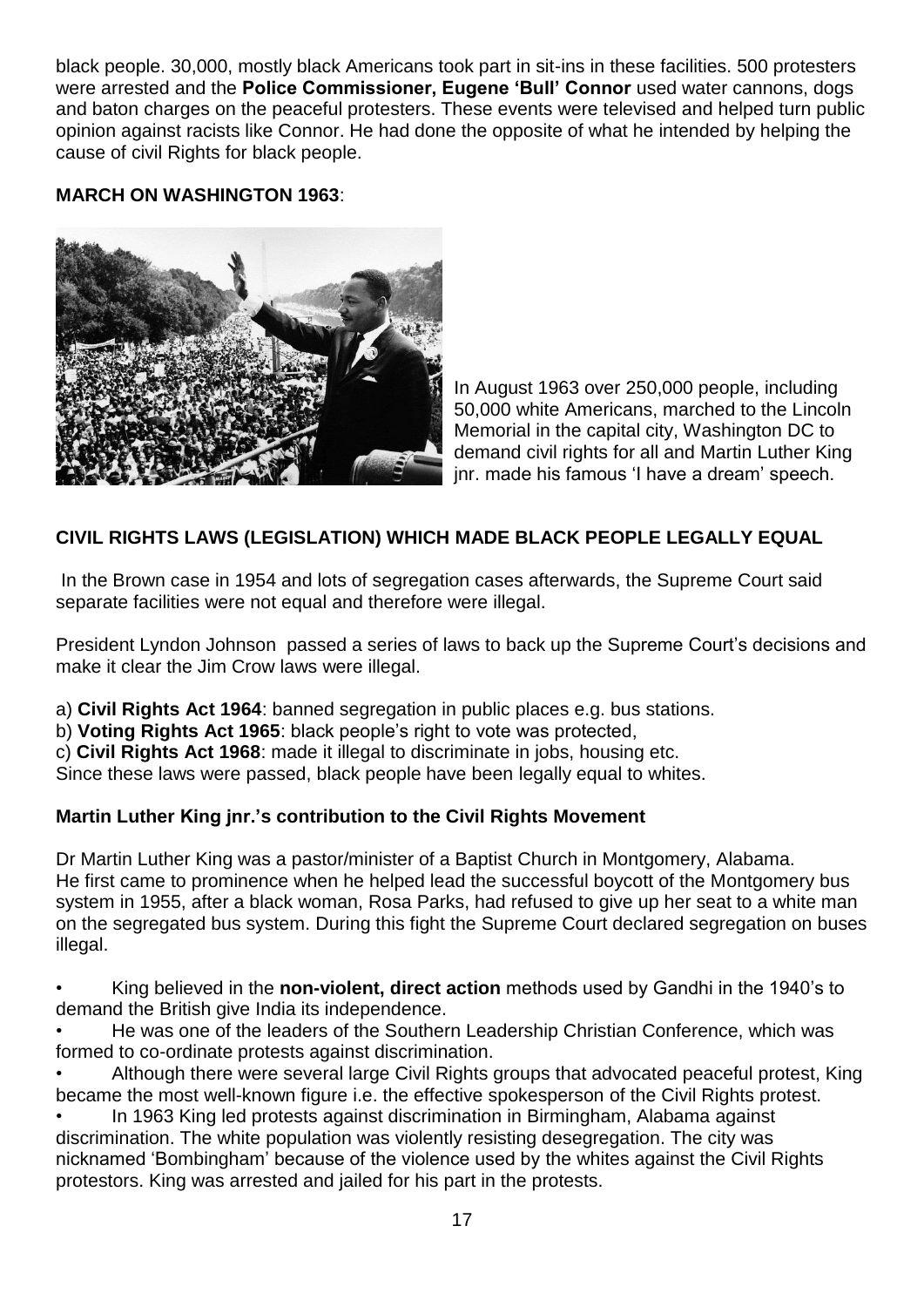• In 1963 he led the enormous Civil Rights March on Washington D.C., in which he delivered his famous 'I Have a Dream' speech, predicting that one day equality for black people would become a reality.

- In 1964 he was awarded the Nobel Peace Prize.
- He was assassinated in 1968 on a visit to Memphis, Tennessee.



King's non- violent methods were so important in helping getting black people Civil Rights for several reasons:

If they had used violence white racists could say that black people were not civilized and did not deserve to be given the rights that white citizens had.

• King's peaceful methods made the white racists who attacked the peaceful black protesters look even worse.

• His peaceful methods won him respect and support from abroad (international support) for rights for black people. The Nobel peace prize was recognition of this support. This international support was crucial in putting pressure on the US government to do something about the inequality.

# **Black Power- the militant struggle for rights**

Black power movements believed in a different approach to the peaceful Civil Rights movement. The Black Power movement rejected peaceful protest. Some black people, many of whom started in the peaceful civil rights movement, began to feel the peaceful approach would get black people nowhere. They were also not prepared to let white policemen or white racists attack them and do nothing, and were prepared to use violence if violence was used against them.



Black power movements had different aims to the peaceful Civil Rights movement. However they did not just disagree with King over their approach. They had different aims to King. They saw King as an "Uncle Tom" figure, begging the white man to be equal. Although there were differences in exactly what they wanted, they emphasised pride in being black ("BLACK IS BEAUTIFUL"), the building up of black institutions/organisations (schools, hospitals, newspapers, books, leisure activities) and ultimately a separate black country within the USA i.e. they wanted to be totally segregated. They were going to do this on their own, not beg the white man for equality.

# **NATION OF ISLAM**

- This organisation rejected Christianity as a white man's religion and instead chose to follow Islam (become Muslims), which they saw as a black person's religion.
- It was led by Elijah Muhammed. They rejected their 'Christian slave names' and instead substituted 'X' as a sign of their transformation.
- They rejected white society and called for race war.
- Their long term aim was a separate state/country/nation for black Americans.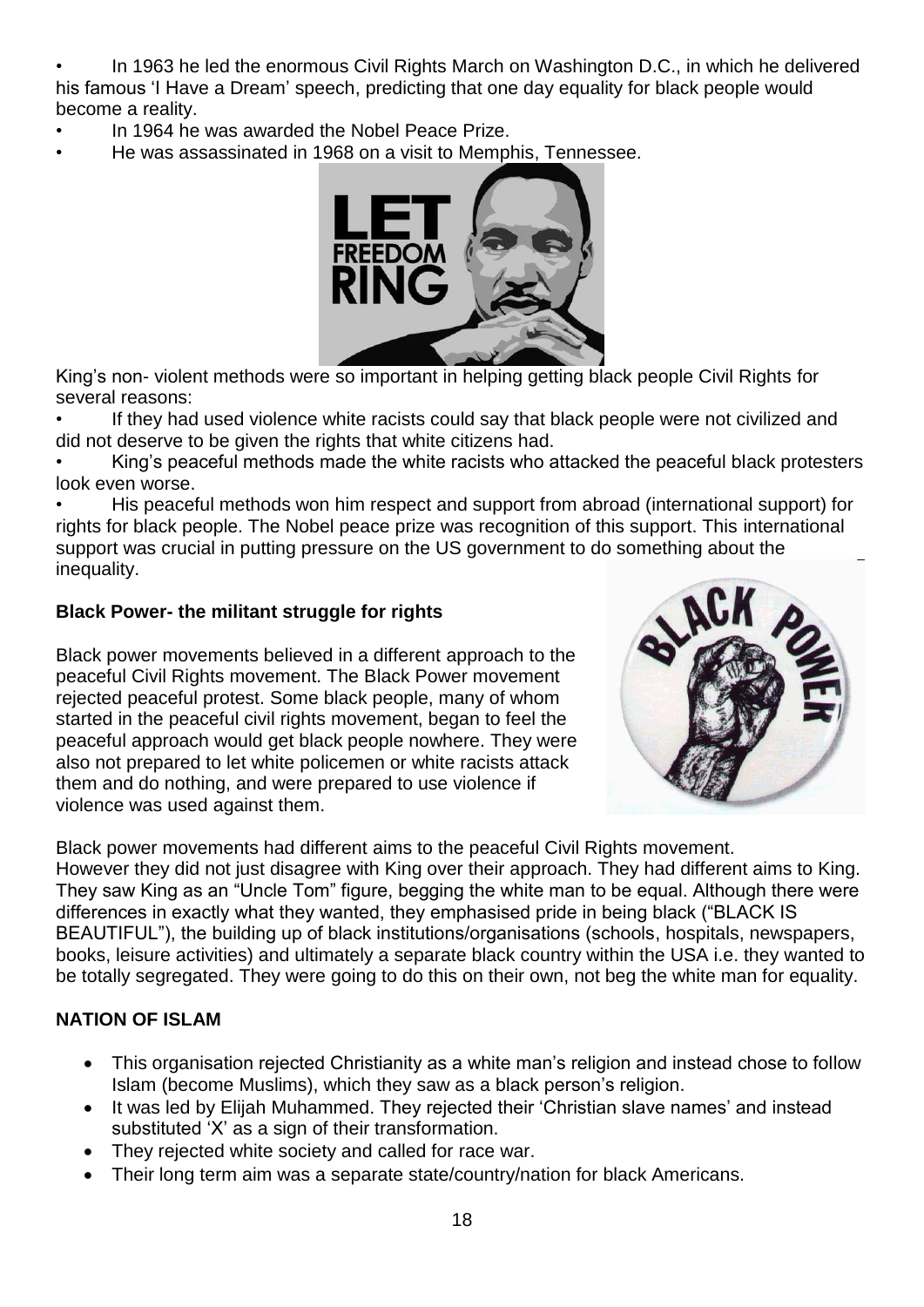#### **MALCOLM X**

He was a very charismatic and influential figure. Malcolm X was originally a member of the Nation of Islam (Black Muslims) who rejected Christianity as a white man's religion. He left the Nation of Islam organisation when Elijah Muhammed became jealous of his popularity. Although he remained a Muslim, Malcolm X began to later to turn his attention from religion to getting more political power and better living/working conditions for black people.

Why Malcolm X appealed to some black people in the 1960's:

They were much more aggressive in defence of black rights than Martin Luther King and the wider peace movement.

• They believed MLK's soft approach was not working i.e. there were violent attacks on Black people who protested for equality. Black people should defend themselves i.e. violence should be met with violence.

• They believed in the idea of 'Black Power'.

The black community should be segregated from the white community and should not beg the white man for equality.

• The black community should educate itself, develop its own businesses, and build up its own community without the white man's help.

• Black people should be proud to be black – 'BLACK is BEAUTIFUL'

• He appealed more to the urban Black people of the Northern cities who could vote and were not segregated, but still were very poor and discriminated against.



This photograph is misleading. It was a publicity shot to show he would defend himself if attacked.

Malcolm X should not be seen as a violent figure. He advocated violence in self-defence. In fact it was his respectability combined with his determination not to be bullied that made him such a frightening figure.

He was assassinated in 1965 by members of the Nation of Islam.

# **THE BLACK PANTHERS**

These were the most violent and secret of the black power groups and were involved in several bloody battles with the police in the late 1960's when their leaders were killed or imprisoned. Stokely Carmichael became its leader. (Carmichael had been an integrationist like King, and one of the leaders of the SNCC but later his views became more militant).

#### **Black Power Riots**

In the mid 1960's a number of riots took place in the northern cities of the USA. In the North there was no official segregation and black people had the vote. The riots were about something different to the protests in the South. They were about the hardships black people suffered such as slum housing in the northern ghettoes, unemployment, inferior education and police attitudes.